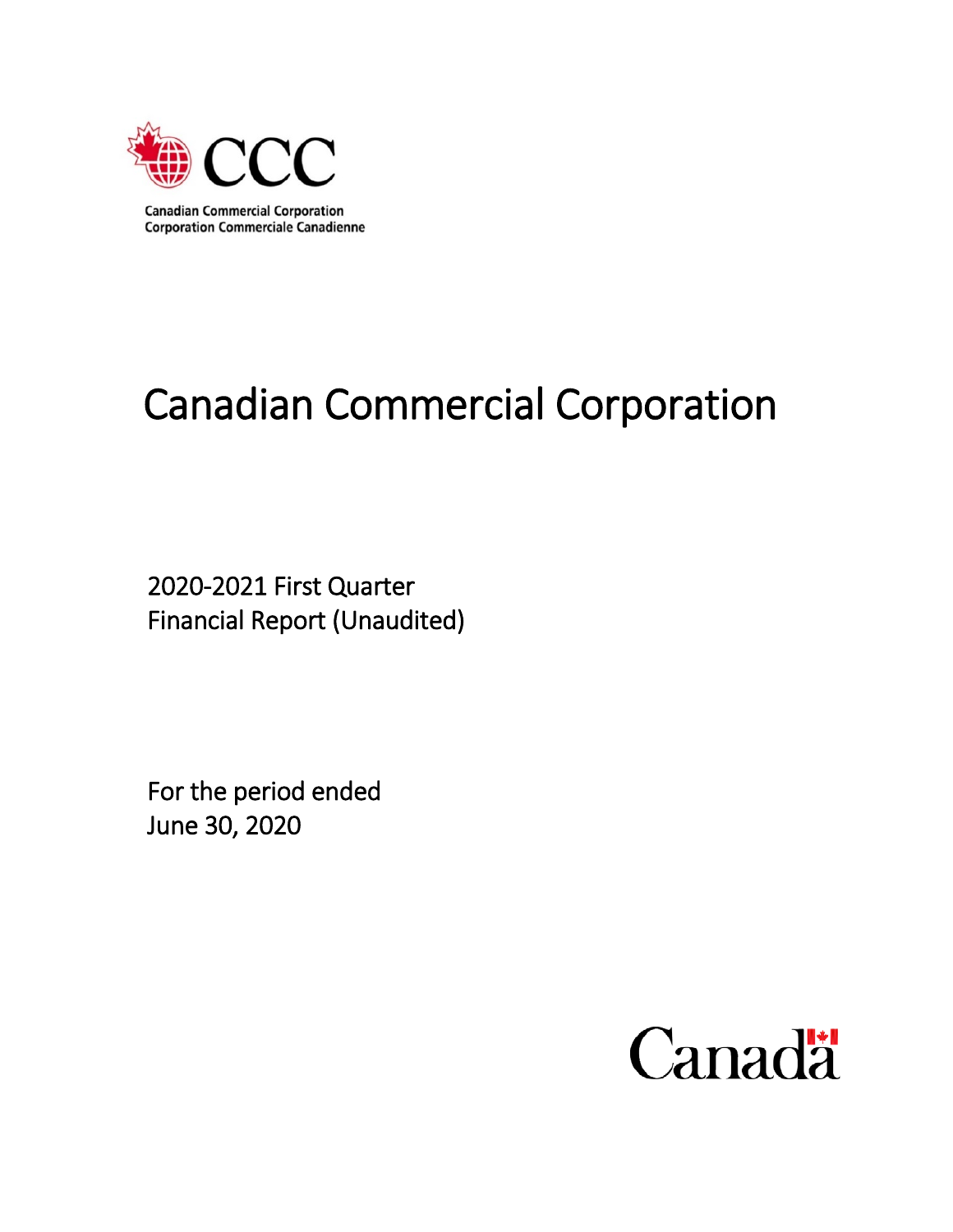# TABLE OF CONTENTS

| 1.              |  |
|-----------------|--|
| 2.              |  |
| 3.              |  |
| 4.              |  |
| 5.              |  |
| 6.              |  |
| 7.              |  |
| 8.              |  |
| 9.              |  |
| 10 <sub>1</sub> |  |
| 11.             |  |
| 12.             |  |
| 13.             |  |
| 14.             |  |
| 15.             |  |
| 16.             |  |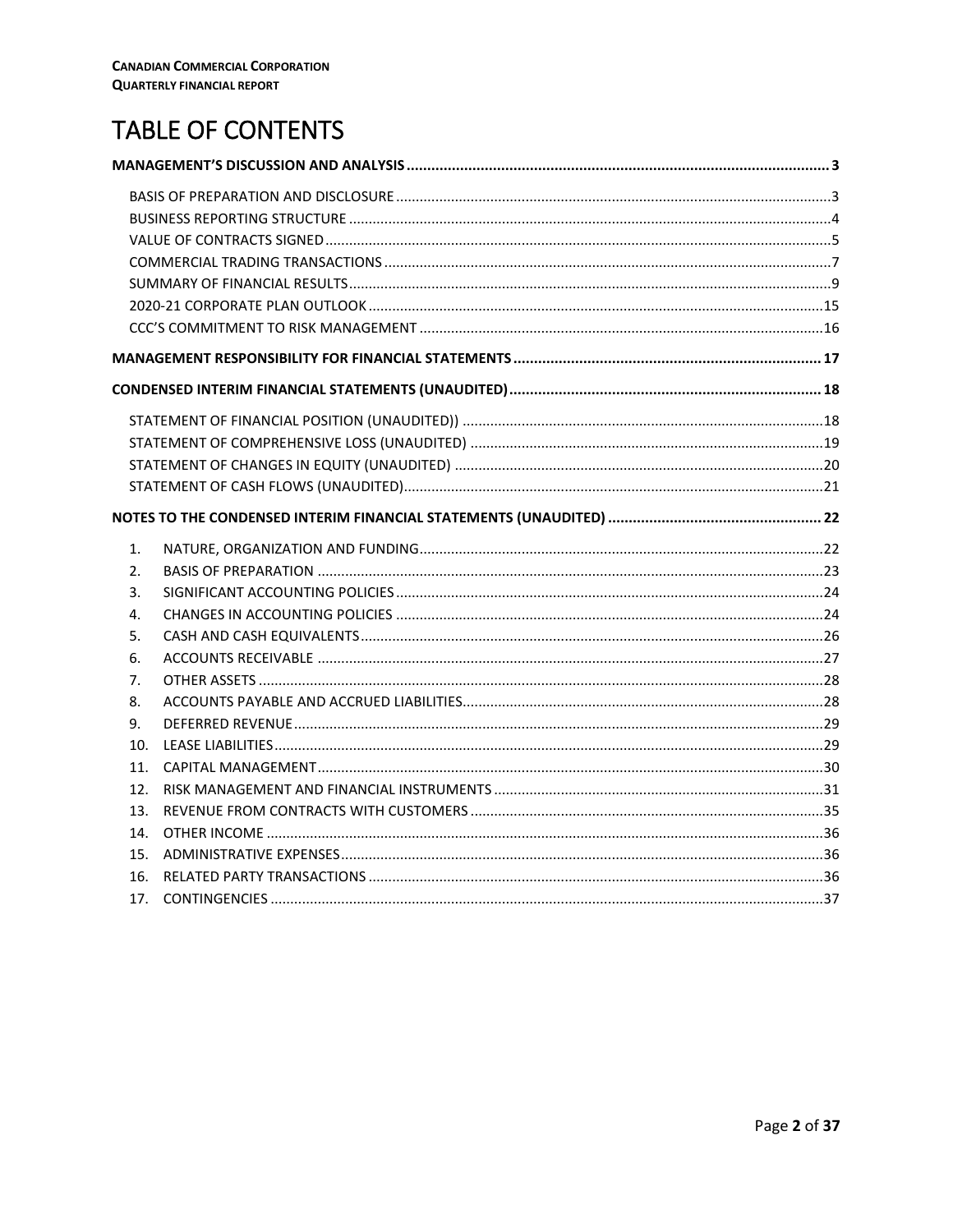# <span id="page-2-0"></span>MANAGEMENT'S DISCUSSION AND ANALYSIS

# <span id="page-2-1"></span>**BASIS OF PREPARATION AND DISCLOSURE**

The following management's discussion and analysis ("MD&A") was prepared in accordance with the Treasury Board Standard on Quarterly Financial Reports for Crown Corporations and is not intended to be a full MD&A. It should be read in conjunction with the Corporation's Annual Report and audited annual financial statements and accompanying notes for the year ended March 31, 2020. All amounts presented are in Canadian dollars unless otherwise specified.

This document contains projections and other forward-looking statements regarding future events. Such statements require management to make assumptions that are subject to risk and uncertainty. Consequently, actual results may differ materially from expectations expressed in forward-looking statements. These risks and uncertainties are discussed in the risk section following the financial analysis.

The financial statements have been prepared in accordance with International Financial Reporting standards ("IFRS") as issued by the International Accounting Standards Board ("IASB") as reference for Generally Accepted Accounting Principles ("GAAP"). In the following discussion, the Corporation also uses certain non-GAAP financial measures to evaluate its performance. These measures are defined and qualified when presented.

Historically, large contracts have materially affected the Corporation's financial statements, causing significant variations in certain year-over-year amounts on the Statement of Financial Position and the Statement of Comprehensive Income (Loss). The most significant of these contracts is the multi-billion-dollar multi-year Armoured Brigades Program ("ABP") contract which was amended as of March 31, 2020 to improve the terms of the contract. Due to the magnitude of this contract, the ABP has been presented separately in certain sections of the MD&A.

#### **Accounting Disclosures and Impacts**

*International Financial Reporting Standard 16 – Leases* ("*IFRS 16*"), became effective on April 1, 2019 and was reflected in the Corporation's audited financial statements for the year ended March 31, 2020. While the Corporation's operations and contractual responsibilities have not changed, the adoption of *IFRS 16* has significantly impacted the accounting and the presentation of the Corporation's leasing activities. The quantitative impact on the current set of financial statements are disclosed in Note 4 of the Condensed Interim Financial Statements.

Non-GAAP measures and relevant information, such as the value of contracts signed ("VCS") and Commercial Trading Transactions ("CTT"), are presented in the Financial Performance section of the MD&A, including a description of how these items are measured.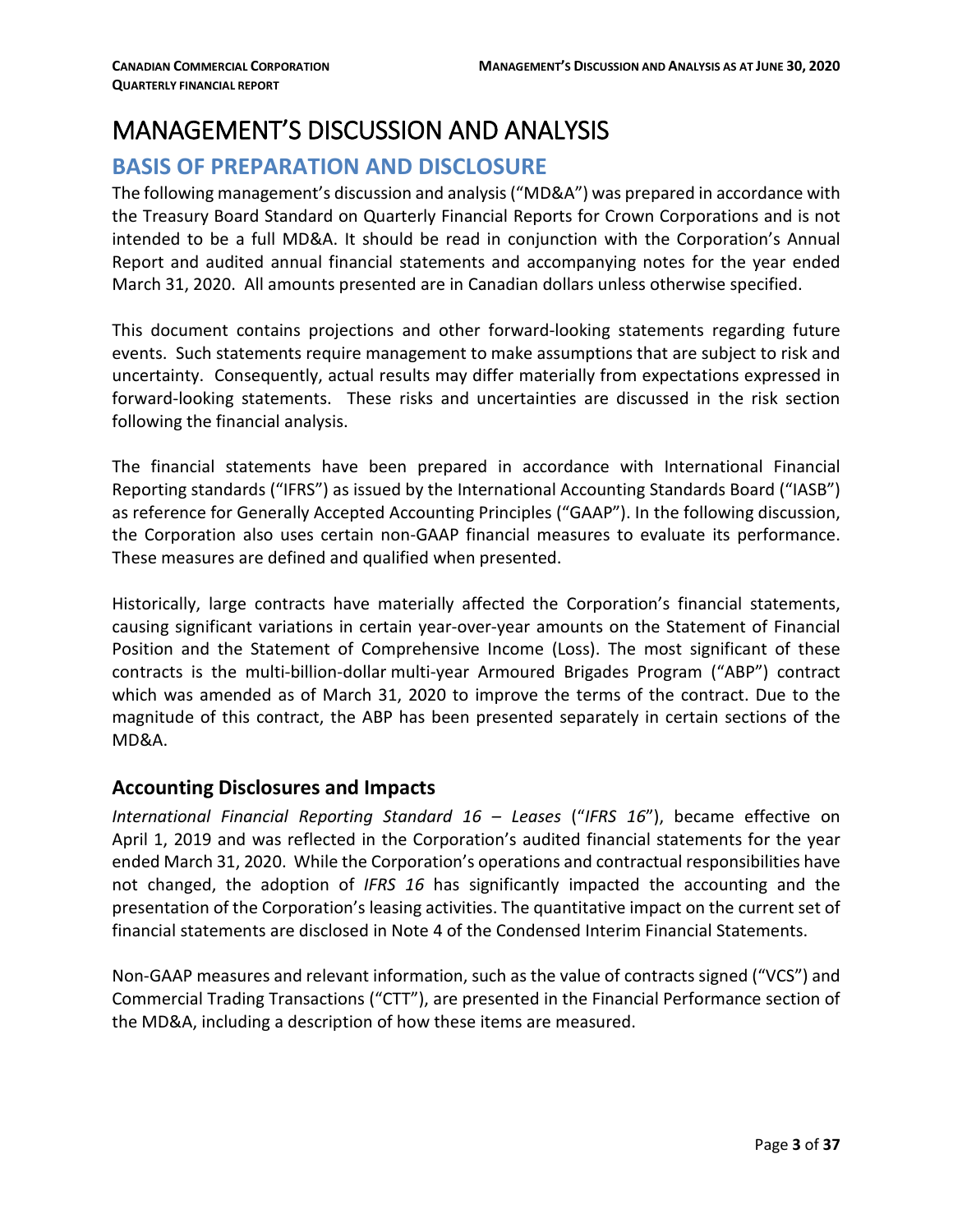#### <span id="page-3-0"></span>**BUSINESS REPORTING STRUCTURE**

CCC's international contracting business supports Canadian exporters in pursuing sales to foreign government buyers in markets around the world. CCC's Canadian exporter base includes a substantial proportion of Canadian small and medium enterprises ("SMEs").

CCC has business activities that are focused on core product lines which include priority sector product lines. The goal of these business activities is to increase the number of exporters that CCC serves while also supporting a wide range of Government of Canada priorities. The priority sector product lines include Aerospace, Clean Technology ("Cleantech"), Construction & Infrastructure, Defence and Information and Communications Technology ("ICT").

Canadian exporters are internationally recognized as leaders in Aerospace and have specialized Cleantech expertise in areas of public utilities, transportation and water management systems. Construction and Infrastructure is focused on international projects in emerging and developing markets and Defence relates to the export of goods and services for global defence and security. ICT includes Lotteries established by a Canadian exporter on behalf of foreign governments which generate revenues used to relieve poverty and support social programs abroad. The business activities from all other industries are classified as Other which includes the export of products from the agriculture industry.

In addition to the priority sector product lines described above, CCC supports business activities of small and medium-sized enterprises ("SMEs") and provides Sourcing services to Other Government Departments for delivery of goods and services and managing the Canadian Trade Offices in China. CCC also supports Canadian exporters' significant business activities under the Defence Production Sharing Agreement ("DPSA").

The DPSA program is an important Public Policy program for Canada, which provides equal access for Canadian exporters and other competitors in the U.S. Department of Defence ("DoD") market and generates hundreds of millions in exports annually from Canada. The accompanying jobs and economic benefits that flow from these exports are significant. CCC signed over \$927 million of export contracts under the DPSA in 2019-2020. CCC is not compensated for its costs to provide services under the DPSA.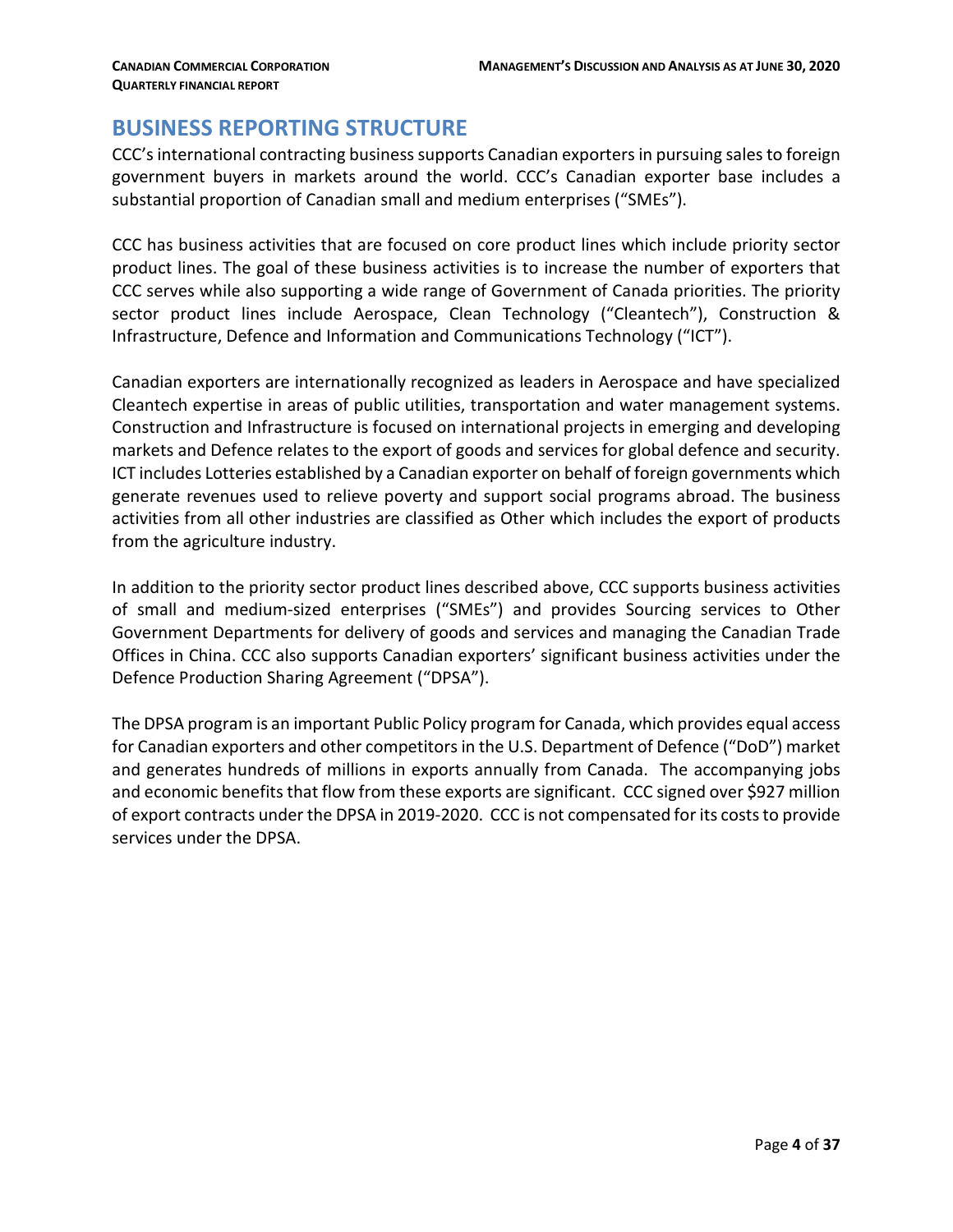# <span id="page-4-0"></span>**VALUE OF CONTRACTS SIGNED**

VCS is a non-GAAP measure used by the Corporation that represents the value of contracts and amendments signed in a given period. It measures the total value of goods or services to be delivered over the entire duration of a contract and hence, represents the full contract value when the contract is signed.

The sales cycle for international government contracting is often measured in years, and can be directly impacted by foreign political, economic and geo-political events beyond the control of CCC. This results in a business cycle that is difficult to predict accurately and repeat consistently.

The table below presents VCS by product line for the three months ended June 30, 2020 and 2019.

 **For the three months ended June 30,** 

|                               |                                |              |     |           |          | % of Total |        |  |  |
|-------------------------------|--------------------------------|--------------|-----|-----------|----------|------------|--------|--|--|
| VCS by product line (\$000's) | 2020                           | 2019         |     | \$ Change | % Change | 2020       | 2019   |  |  |
| Aerospace                     | \$<br>$\overline{\phantom{0}}$ | \$<br>384 \$ |     | (384)     | (100%)   | 0%         | $<$ 1% |  |  |
| Cleantech                     |                                |              |     |           | 0%       | 0%         | 0%     |  |  |
| Construction / Infrastructure | (9, 244)                       |              |     | (9, 244)  | 0%       | (5%)       | 0%     |  |  |
| Defence                       |                                |              |     |           | 0%       | 0%         | 0%     |  |  |
| ICT                           | 22,556                         | 52,783       |     | (30, 227) | (57%)    | 11%        | 22%    |  |  |
| Other                         |                                | 404          |     | (404)     | (100%)   | 0%         | $<$ 1% |  |  |
| <b>DPSA</b>                   | 173,556                        | 159,612      |     | 13,944    | 9%       | 88%        | 67%    |  |  |
| <b>SMEs</b>                   | 3,631                          | 24,321       |     | (20, 690) | (85%)    | 2%         | 10%    |  |  |
| Sourcing                      | 7,431                          | 1,347        |     | 6,084     | >100%    | 4%         | $<$ 1% |  |  |
| Total                         | \$<br>197.930                  | 238.851      | - S | (40, 921) | (17%)    | 100%       | 100%   |  |  |

VCS decreased by \$40.9 million or 17% compared to the prior year. The decrease was the net result of \$60.9 million in lower contracts signed across all product lines except for DPSA and Sourcing which had a combined increase of \$20.0 million.

VCS results were \$30.2 million or 57% lower in ICT, \$20.7 million or 85% lower for SMEs and there was a combined decrease in Aerospace and Other of \$788 thousand compared to the prior year. Additionally, VCS was reduced by \$9.2 million in Construction and Infrastructure due to a reduction in scope of a contract. These results were partially offset by VCS increases in DPSA of \$13.9 million or 9% and in Sourcing of \$6.1 million. The VCS results have been impacted by the emergence of the Coronavirus 2019 (COVID-19) pandemic with foreign buyers focusing on their domestic response to COVID-19.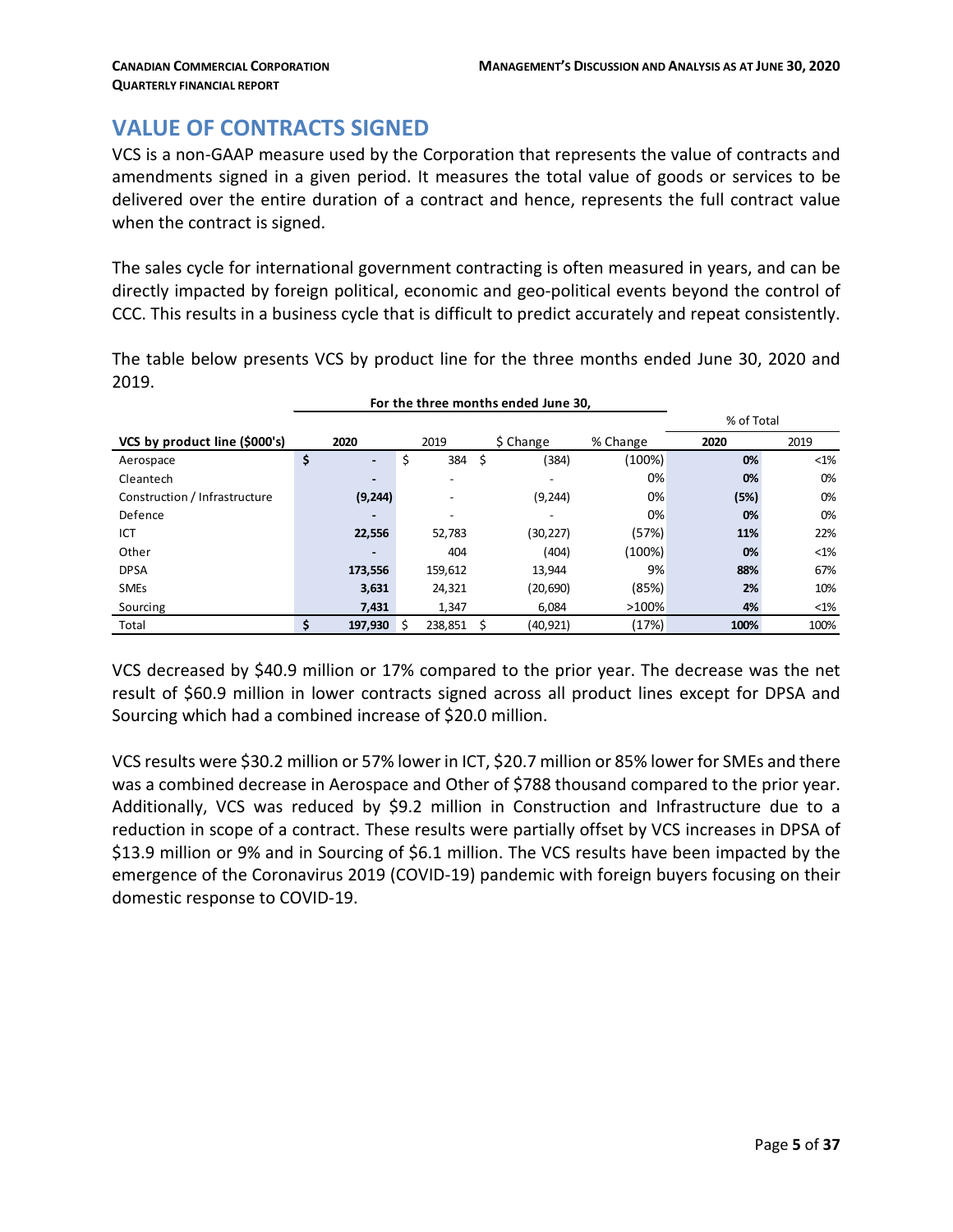The table below presents VCS by region and product line for the three months ended June 30, 2020.

| VCS by region/product  |           |        |           |                          | Construction/  |                          |     |         |        |                          |                          |                |            |              |            |
|------------------------|-----------|--------|-----------|--------------------------|----------------|--------------------------|-----|---------|--------|--------------------------|--------------------------|----------------|------------|--------------|------------|
| line (\$000's)         | Aerospace |        | Cleantech |                          | Infrastructure |                          |     | Defence | ICT    | Other                    | <b>DPSA</b>              | <b>SMEs</b>    | Sourcing   | <b>Total</b> | % of Total |
| Africa                 |           | $\sim$ |           | $\sim$                   |                | (9, 244)                 | -\$ | ۰.      | $\sim$ | $\overline{\phantom{a}}$ | ۰.                       | <b>Section</b> | $2,889$ \$ | (6, 355)     | $1%$       |
| Asia <sup>1</sup>      |           |        |           | $\overline{\phantom{a}}$ |                | $\overline{\phantom{a}}$ |     |         |        |                          | ٠                        | $\sim$         | 4,448      | 4,448        | 2%         |
| Caribbean              |           |        |           |                          |                | ۰                        |     |         |        |                          |                          | 3,631          |            | 3,631        | 2%         |
| Central America        |           |        |           | $\overline{\phantom{a}}$ |                | ۰                        |     |         | 22,556 |                          | $\overline{\phantom{a}}$ | $\sim$         |            | 22,556       | 11%        |
| Europe                 |           |        |           | $\overline{\phantom{a}}$ |                | $\overline{\phantom{a}}$ |     |         | ٠      | $\overline{\phantom{a}}$ |                          |                | ۰          | $\sim$       | $< 1\%$    |
| Canada & US            |           |        |           | $\overline{\phantom{a}}$ |                | ۰                        |     |         | $\sim$ | $\overline{\phantom{a}}$ | 173,556                  |                | ۰.         | 173,556      | 88%        |
| South America & Mexico |           |        |           |                          |                | $\overline{\phantom{a}}$ |     |         |        |                          | $\overline{\phantom{a}}$ |                | 94         | 94           | $1%$       |
| <b>Total</b>           |           |        |           |                          |                | $(9,244)$ \$             |     |         | 22.556 |                          | 173,556                  | 3,631          | 7,431      | 197,930      | 100%       |
| % of Total             |           | 0%     |           | 0%                       |                | -5%                      |     | 0%      | 11%    | 0%                       | 88%                      | 2%             | 4%         | 100%         |            |

**1 Asia includes the Middle East** 

Of the total VCS of \$197.9 million, there was \$22.6 million from ICT in Central America, \$173.6 million from DPSA in the Canada & US region, \$3.6 million from SMEs in the Caribbean and \$7.4 million from Sourcing primarily in Africa and Asia, as well as in South America & Mexico. Partially offsetting these results was a reduction in VCS from Construction and Infrastructure in Africa resulting from a reduction in scope of a contract.

The graph below presents a comparison of significant changes in VCS by region for the three months ended June 30, 2020 and 2019.



#### **VCS by region (\$000's)**

For the three months ended June 30, 2020, there were VCS decreases in the Caribbean of \$20.9 million mostly from SMEs and in Central America of \$30.2 million from ICT. Partially offsetting these results were increases in Asia of \$3.5 million related to Sourcing and in Canada & US of \$13.9 million related to DPSA contracts.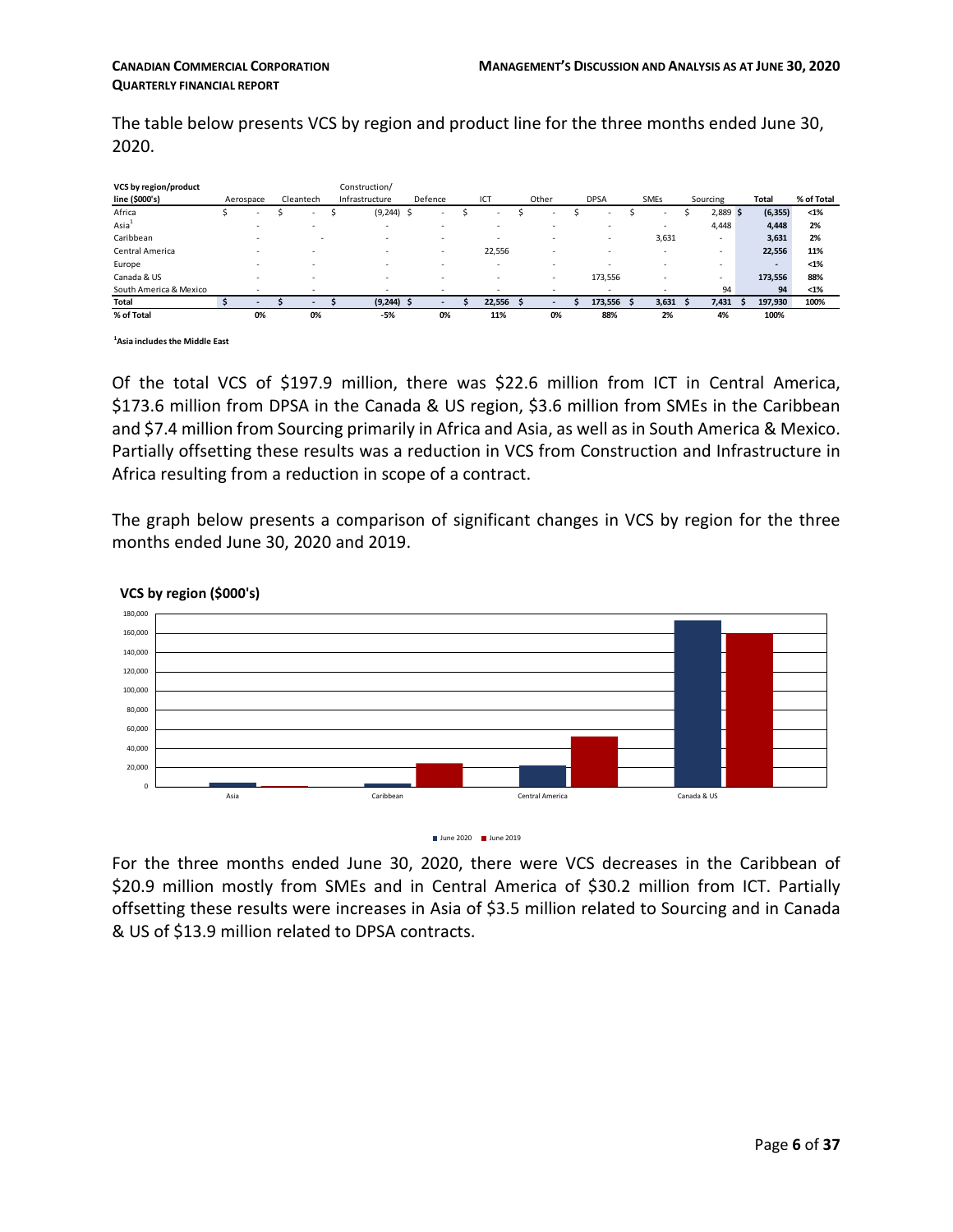#### **Contract obligations remaining as at June 30, 2020**

As prime contractor, the Corporation is contractually obligated to complete contracts with foreign buyers ensuring that the terms of the contracts are fulfilled regardless of performance by the Canadian exporter. The value of the Corporation's total contract portfolio remaining to be fulfilled as at June 30, 2020 is \$11.9 billion (March 31, 2020 - \$12.4 billion), of which approximately 89% (March 31, 2020 – 88%) relates to the ABP contract.

#### <span id="page-6-0"></span>**COMMERCIAL TRADING TRANSACTIONS**

Commercial Trading Transactions ("CTT") is a non-GAAP measure used by the Corporation that represents the value of contract deliveries during the reporting period (i.e. an economic activity measure). Given the Corporation's agent status for reporting under International Financial Reporting Standards, CTT is not recognized as revenue. The Corporation continues to capture CTT data since this is a measure of the Corporation's impact on the Canadian economy.

The table below reflects CTT by product line for the three months ended June 30, 2020 and 2019.

|                               |                      |    | For the three months ended June 30, |   |            |          |      |         |
|-------------------------------|----------------------|----|-------------------------------------|---|------------|----------|------|---------|
|                               | % of Total           |    |                                     |   |            |          |      |         |
| CTT by product line (\$000's) | 2020                 |    | 2019                                |   | \$ Change  | % Change | 2020 | 2019    |
| Aerospace                     | \$<br>$\blacksquare$ | \$ | 51,272                              | S | (51, 272)  | (100%)   | 0%   | 6%      |
| Cleantech                     | -                    |    |                                     |   |            | 0%       | 0%   | 0%      |
| Construction / Infrastructure | 33,267               |    | 41,867                              |   | (8,600)    | (21%)    | 12%  | 5%      |
| Defence                       | 166                  |    |                                     |   | 166        | 0%       | $1%$ | 0%      |
| ICT                           | 22,556               |    | 52,783                              |   | (30, 227)  | (57%)    | 8%   | 6%      |
| Other                         | -                    |    |                                     |   |            | 0%       | 0%   | 0%      |
| <b>DPSA</b>                   | 209,512              |    | 173,867                             |   | 35,645     | 21%      | 74%  | 20%     |
| <b>SMEs</b>                   | 4,575                |    | 23,916                              |   | (19, 341)  | (81%)    | 2%   | 3%      |
| Sourcing                      | 328                  |    | 3,983                               |   | (3,655)    | (92%)    | $1%$ | $< 1\%$ |
| <b>Total excluding ABP</b>    | 270,404<br>S         | S  | 347,688                             |   | (77, 284)  | (22%)    | 96%  | 41%     |
| ABP                           | 12,005               |    | 509,343                             |   | (497, 338) | (98%)    | 4%   | 59%     |
| <b>Total including ABP</b>    | 282,409<br>s         |    | 857,031                             |   | (574, 622) | (67%)    | 100% | 100%    |

For the three months ended June 30, 2020, CTT decreased by \$574.6 million or 67% compared to the prior year. The decrease was the net result of lower CTT of \$497.3 million from the ABP program and a combined decrease of \$113.1 million across all other product lines except for DPSA which increased by \$35.6 million and Defence by \$166 thousand.

CTT trends in a similar direction to VCS for contracts related to the DPSA, ICT and SMEs product lines. This is due to the more regular and consistent year-over-year VCS results for these contracts. In contrast, given the irregular nature of international contracts, CTT in the other product lines will often trend in different directions than VCS signed in the same year.

The table below presents the CTT by region and product line for the three months ended June 30, 2020, excluding ABP.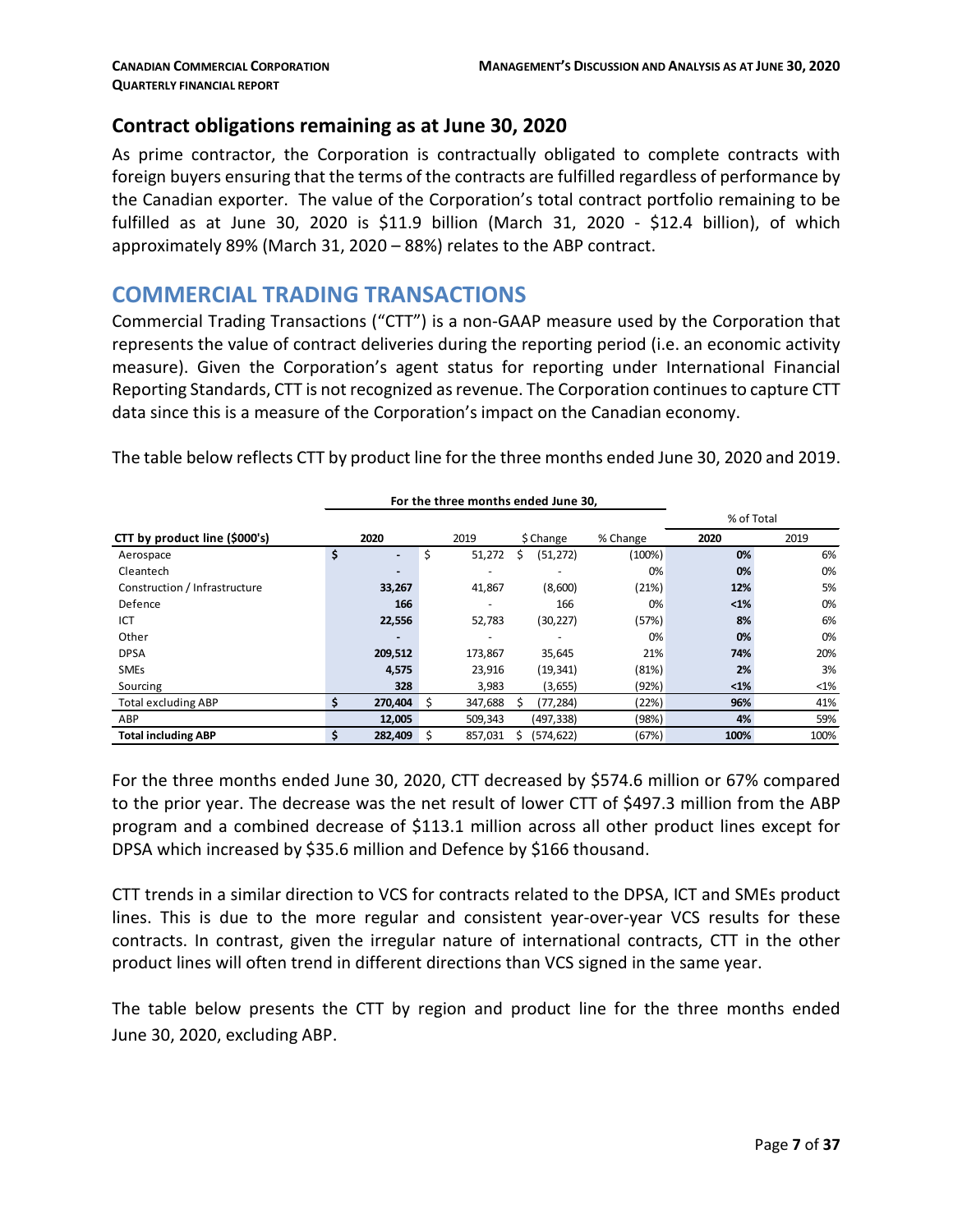| CTT by region/product line |            |                          | Construction / |         |        |     |        |             |             |                          |    |         |            |
|----------------------------|------------|--------------------------|----------------|---------|--------|-----|--------|-------------|-------------|--------------------------|----|---------|------------|
| (5000's)                   | Aerospace  | Cleantech                | Infrastructure | Defence | ICT    |     | Other  | <b>DPSA</b> | <b>SMEs</b> | Sourcing                 |    | Total   | % of Total |
| Africa                     | <b>COL</b> | $\sim$                   | 25,487         | ×.      | ×.     |     | $\sim$ | ×.          | ٠           | $\overline{\phantom{a}}$ | s. | 25,487  | 9%         |
| $\text{Asia}^1$            |            | $\overline{\phantom{a}}$ | $\sim$         |         |        |     |        |             |             | 26                       |    | 26      | $< 1\%$    |
| Caribbean                  |            |                          | 7,780          |         |        |     |        |             | 4,575       | 178                      |    | 12,533  | 5%         |
| Central America            |            | $\overline{\phantom{a}}$ |                | -       | 22,556 |     |        |             | ٠           | ٠                        |    | 22,556  | 8%         |
| Europe                     |            |                          |                | 166     |        |     |        |             |             | ٠                        |    | 166     | $< 1\%$    |
| Canada & US                |            |                          |                |         |        |     |        | 209,512     |             | 124                      |    | 209,636 | 78%        |
| South America & Mexico     |            | ٠                        |                |         |        |     |        |             |             | ٠                        |    | -       | $< 1\%$    |
| <b>Total</b>               | $\sim$     |                          | 33.267         | 166     | 22.556 | - S |        | 209.512     | 4,575       | 328                      |    | 270.404 | 100%       |
| % of Total                 | 0%         | 0%                       | 12%            | $< 1\%$ | 8%     |     | 0%     | 77%         | 2%          | $< 1\%$                  |    | 100%    |            |

**1 Asia includes the Middle East** 

Of the total CTT of \$270.4 million (excluding ABP), CTT from DPSA was \$209.5 million or 77%. Construction/Infrastructure contributed \$25.5 million in Africa related to the development of a parking complex in the Port of Tema, Ghana and \$7.8 million in the Caribbean related to progress on the expansion and rehabilitation of the L.F. Wade International Airport in Bermuda. ICT had \$22.6 million related to Lottery and Security contracts in Nicaragua and Honduras. With continued focus on support of SMEs, this product line contributed \$4.6 million from business activities in the Caribbean.

The graph below presents a comparison of the significant changes in CTT by region for the three months ended June 30, 2020 and 2019, excluding ABP.



#### **CTT by region (\$000's)**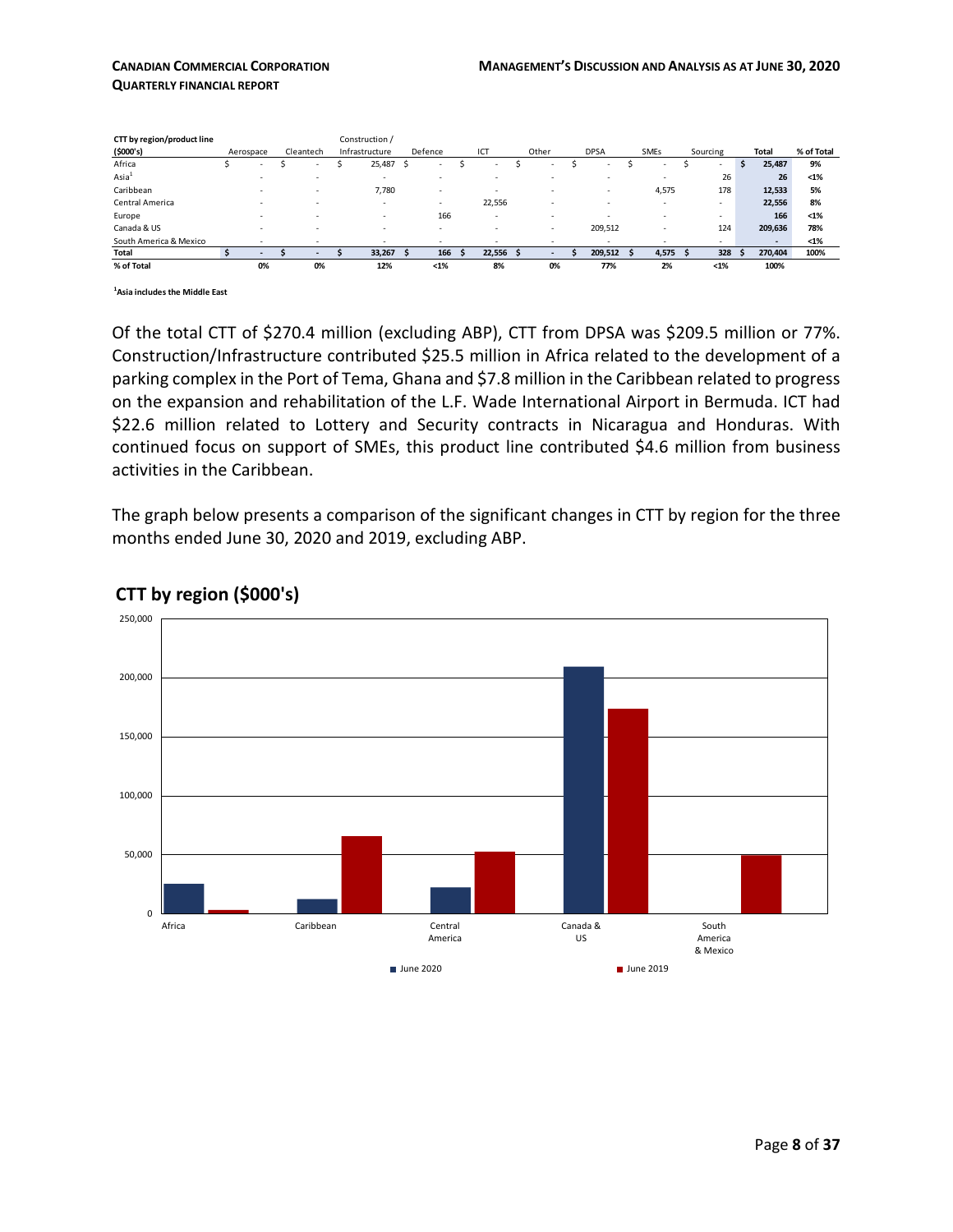*Revenues*

For the three months ended June 30, 2020, there was a total decrease in CTT of \$77.3 million compared to prior year, excluding the decrease of \$497.3 million from the ABP. The net result was due to a combined decrease of \$135.3 million across all regions except for Africa which had an increase of \$22.1 million and the Canada & US which had an increase of \$35.7 million.

CTT by product line and region have variations when comparing year-over-year results, which is reflective of the timing of specific contract requirements and associated delivery schedules. Furthermore, CTT for three months ended June 30, 2020 has been impacted by the emergence of the Coronavirus 2019 (COVID-19) pandemic as some activities and deliveries are delayed due to disruptions in the supply chain and foreign buyers focusing on their domestic response to COVID-19.

# <span id="page-8-0"></span>**SUMMARY OF FINANCIAL RESULTS**

A discussion of CCC's financial highlights for the period ended June 30, 2020 follows.

|                          | For the three months ended June 30,              |         |  |               |  |          |       |  |  |  |  |  |  |  |
|--------------------------|--------------------------------------------------|---------|--|---------------|--|----------|-------|--|--|--|--|--|--|--|
|                          |                                                  |         |  | 2019          |  |          |       |  |  |  |  |  |  |  |
|                          |                                                  |         |  | (Adjusted for |  |          |       |  |  |  |  |  |  |  |
| Net loss (\$000's)       | <b>IFRS 16)</b><br>2020<br>\$ Change<br>% Change |         |  |               |  |          |       |  |  |  |  |  |  |  |
| Revenues                 | \$                                               | 1,702   |  | 6,540         |  | (4,838)  | (74%) |  |  |  |  |  |  |  |
| Expenses                 |                                                  | 6,215   |  | 6,916         |  | (701)    | (10%) |  |  |  |  |  |  |  |
| Loss on foreign exchange |                                                  | (96)    |  | (82)          |  | (14)     | 17%   |  |  |  |  |  |  |  |
| <b>Net loss</b>          |                                                  | (4,609) |  | (458)         |  | (4, 151) | >100% |  |  |  |  |  |  |  |

#### **Statement of Comprehensive Income discussion**

For the three months ended June 30, 2020, the Corporation recorded a net loss of \$4.6 million, a decline of \$4.2 million from the prior year net loss of \$458 thousand. This result was due to \$4.8 million of lower revenues and the effect of changes in foreign exchange of \$14 thousand which were partially offset by lower expenses of \$701 thousand compared to prior year levels.

CCC has a natural hedge against foreign exchange gains or losses that would otherwise impact the net results of operations and comprehensive income (loss). Unhedged foreign exchange balances are monitored and managed to negligible levels.

|                    | For the three months ended June 30, |  |       |            |           |          |      |      |  |  |  |  |  |  |
|--------------------|-------------------------------------|--|-------|------------|-----------|----------|------|------|--|--|--|--|--|--|
|                    |                                     |  |       | % of Total |           |          |      |      |  |  |  |  |  |  |
| Revenues (\$000's) | 2020                                |  | 2019  |            | \$ Change | % Change | 2020 | 2019 |  |  |  |  |  |  |
| Fees for service   | 1,586                               |  | 6,082 |            | (4, 496)  | (74%)    | 93%  | 93%  |  |  |  |  |  |  |
| Other income       | 78                                  |  | 164   |            | (86)      | (52%)    | 5%   | 3%   |  |  |  |  |  |  |
| Finance income     | 38                                  |  | 294   |            | (256)     | (87%)    | 2%   | 4%   |  |  |  |  |  |  |
| <b>Total</b>       | 1.702                               |  | 6,540 |            | (4,838)   | (74%)    | 100% | 100% |  |  |  |  |  |  |

For the three months ended June 30, 2020, total revenues of \$1.7 million were \$4.8 million or 74% lower compared to prior year. The decrease is due to lower Fees for service of \$4.5 million, other income of \$86 thousand and finance income of \$256 thousand.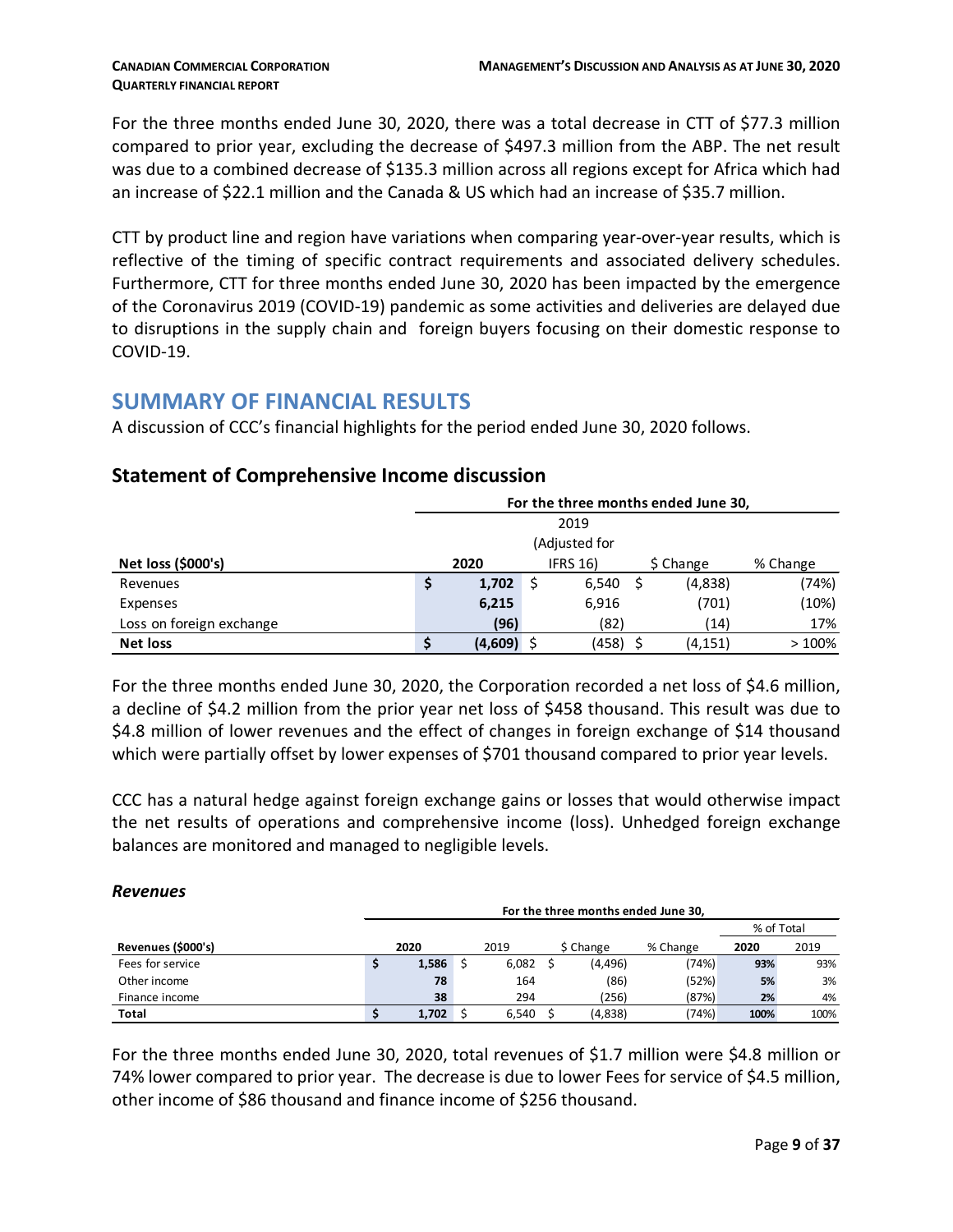**For the three months ended June 30,** 

|  |  |  | Fees for service by product line |  |
|--|--|--|----------------------------------|--|
|--|--|--|----------------------------------|--|

|                                  |    |                          |    |       |             |          | % of Total |         |
|----------------------------------|----|--------------------------|----|-------|-------------|----------|------------|---------|
| Fees for service by product line |    |                          |    |       |             |          |            |         |
| (\$000's)                        |    | 2020                     |    | 2019  | \$ Change   | % Change | 2020       | 2019    |
| Aerospace                        | \$ | $\overline{\phantom{0}}$ | \$ | 373   | \$<br>(373) | (100%)   | 0%         | 6%      |
| Cleantech                        |    | $\overline{\phantom{0}}$ |    |       |             | 0%       | 0%         | 0%      |
| Construction/Infrastructure      |    | 746                      |    | 1,040 | (294)       | (28%)    | 47%        | 17%     |
| Defence                          |    | 19                       |    | 15    | 4           | 27%      | 1%         | $< 1\%$ |
| ICT                              |    | 149                      |    | 199   | (50)        | (25%)    | 9%         | 3%      |
| Other                            |    |                          |    | -     |             | 0%       | 0%         | 0%      |
| <b>SMEs</b>                      |    | 125                      |    | 656   | (531)       | (81%)    | 8%         | 11%     |
| Sourcing                         |    | 440                      |    | 539   | (99)        | (18%)    | 28%        | 9%      |
| <b>Total excluding ABP</b>       | Ś  | 1,479                    | Ŝ  | 2,822 | (1, 343)    | (48%)    | 93%        | 46%     |
| ABP                              |    | 107                      |    | 3,260 | (3, 153)    | (97%)    | 7%         | 54%     |
| <b>Total including ABP</b>       |    | 1,586                    |    | 6,082 | (4, 496)    | (74%)    | 100%       | 100%    |

The Corporation charges Fees for service on all contracts, except the DPSA. Fees are generally calculated as a percentage of the contract value. Fees are negotiated on a contract-by-contract basis, and, within an acceptable range, are generally reflective of a project's risk profile and competitive market conditions. Fees are recognized as revenue when the Corporation has completed its performance obligation pursuant to each contract, and are generally commensurate with CTT.

For the three months ended June 30, 2020, total Fees for service of \$1.6 million were \$4.5 million or 74% lower compared to the same period last year. The period-over-period decrease was due to lower Fees for service from ABP of \$3.2 million as well as a combined decrease across all other product lines of \$1.3 million.

The table below presents the Fees for service by region and product line for the three months ended June 30, 2020, excluding ABP.

| Fees for service by    |                          |                   |                |         |                          |       |             |             |          |     |                          |            |
|------------------------|--------------------------|-------------------|----------------|---------|--------------------------|-------|-------------|-------------|----------|-----|--------------------------|------------|
| region/product line    |                          |                   | Construction / |         |                          |       |             |             |          |     |                          |            |
| (\$000's)              | Aerospace                | Cleantech         | Infrastructure | Defence | ICT                      | Other | <b>DPSA</b> | <b>SMEs</b> | Sourcing |     | <b>Total</b>             | % of Total |
| Africa                 | ۰.                       |                   | 557            | ٠       | $\overline{\phantom{a}}$ |       |             | ٠           | 30       | -\$ | 587                      | 40%        |
| Asia <sup>1</sup>      | $\sim$                   |                   |                | $\sim$  | ٠                        | ٠     |             |             | 246      |     | 246                      | 17%        |
| Caribbean              |                          | ٠                 | 189            | $\sim$  | ٠                        | ٠     |             | 125         | (5)      |     | 309                      | 21%        |
| Central America        | $\overline{\phantom{a}}$ | <b>CONTRACTOR</b> |                | $\sim$  | 149                      | ٠     | . .         | $\sim$      |          |     | 149                      | 10%        |
| Europe                 | $\overline{\phantom{a}}$ |                   | $\overline{a}$ | 4       | ۰                        | ٠     |             |             |          |     | 4                        | $< 1\%$    |
| Canada & US            | $\sim$                   | -                 |                | 15      | ٠                        |       |             |             | 169      |     | 184                      | 12%        |
| South America & Mexico |                          |                   | ٠              | ۰       | ٠                        |       |             |             |          |     | $\overline{\phantom{a}}$ | $1%$       |
| <b>Total</b>           |                          |                   | 746            | 19      | 149                      |       |             | 125         | 440      |     | 1,479                    | 100%       |
| % of Total             | 0%                       | 0%                | 50%            | 1%      | 10%                      | 0%    | 0%          | 8%          | 30%      |     | 100%                     |            |
|                        |                          |                   |                |         |                          |       |             |             |          |     |                          |            |

**1 Asia includes the Middle East** 

Of the total Fees for service from contracts under management of \$1.5 million (excluding ABP), \$746 thousand or 50% was from Construction & Infrastructure in Africa and the Caribbean. Sourcing contributed \$440 thousand or 30% in Africa, Asia and Canada & US. ICT had \$149 thousand or 10% in Central America and SMEs had \$125 thousand or 8% in the Caribbean.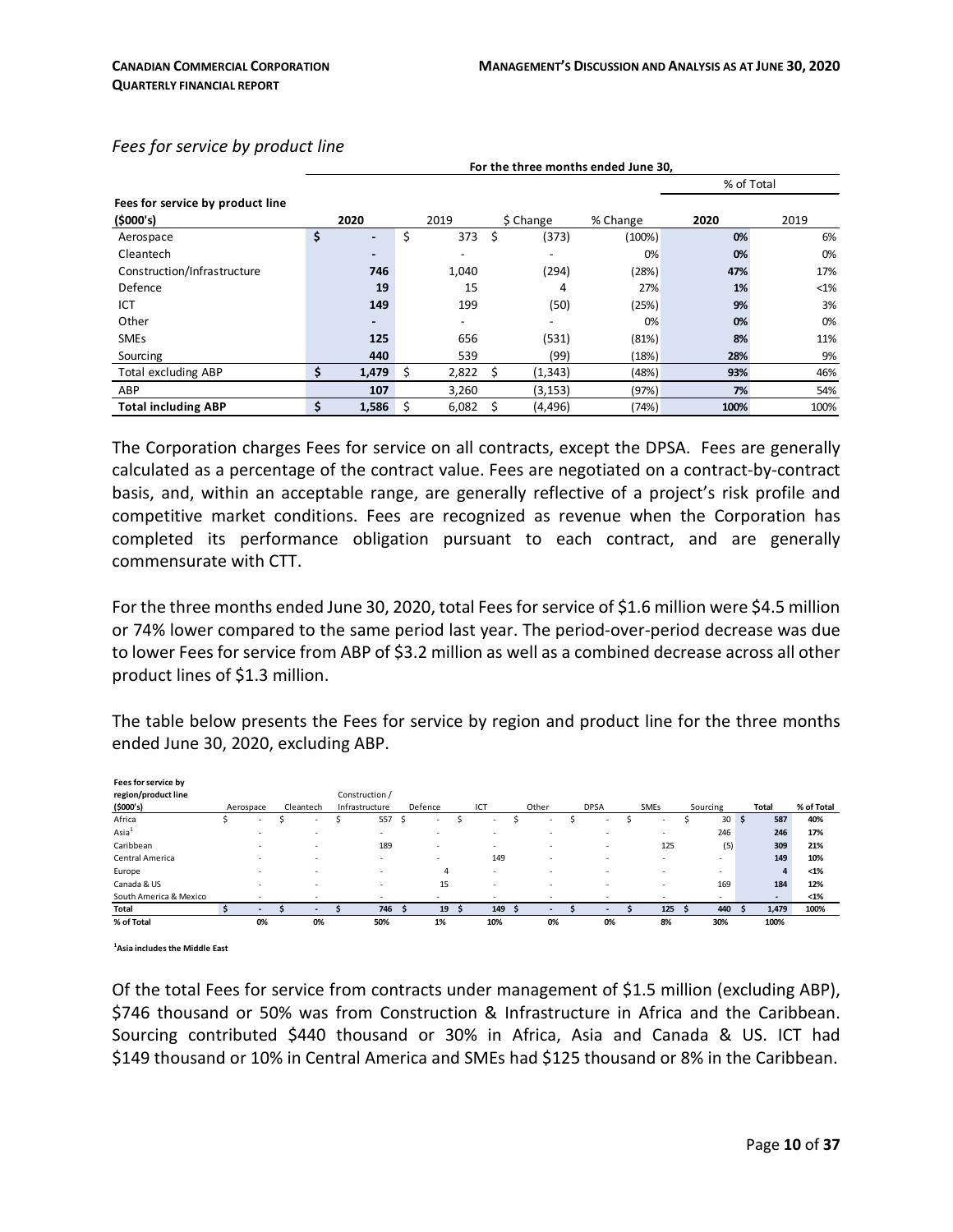#### *Expenses*

*Administrative expenses*

|                                             | For the three months ended June 30, |       |                 |   |           |          |            |         |  |  |  |  |  |
|---------------------------------------------|-------------------------------------|-------|-----------------|---|-----------|----------|------------|---------|--|--|--|--|--|
|                                             |                                     |       |                 |   |           |          | % of Total |         |  |  |  |  |  |
|                                             |                                     |       | 2019            |   |           |          |            |         |  |  |  |  |  |
|                                             |                                     |       | (Adjusted for   |   |           |          |            |         |  |  |  |  |  |
| Administrative expenses (\$000's)           |                                     | 2020  | <b>IFRS 16)</b> |   | \$ Change | % Change | 2020       | 2019    |  |  |  |  |  |
| Workforce compensation and related expenses | \$                                  | 4,590 | \$<br>4,741     | Ś | (151)     | (3%)     | 74%        | 69%     |  |  |  |  |  |
| Contract management services                |                                     | 640   | 661             |   | (21)      | (3%)     | 10%        | 10%     |  |  |  |  |  |
| Rent and related expenses                   |                                     | 337   | 264             |   | 73        | 28%      | 5%         | 4%      |  |  |  |  |  |
| Software, hardware and support              |                                     | 218   | 339             |   | (121)     | (36%)    | 4%         | 5%      |  |  |  |  |  |
| Depreciation                                |                                     | 186   | 180             |   | 6         | 3%       | 3%         | 3%      |  |  |  |  |  |
| Consultants                                 |                                     | 99    | 322             |   | (223)     | (69%)    | 2%         | 5%      |  |  |  |  |  |
| Communications                              |                                     | 23    | 42              |   | (19)      | (45%)    | $1%$       | $< 1\%$ |  |  |  |  |  |
| Travel and hospitality                      |                                     | 15    | 259             |   | (244)     | (94%)    | $1%$       | 4%      |  |  |  |  |  |
| Other expenses                              |                                     | 55    | 52              |   | 3         | 6%       | $1%$       | $<1\%$  |  |  |  |  |  |
| Total                                       |                                     | 6,163 | 6,860           |   | (697)     | (10%)    | 100%       | 100%    |  |  |  |  |  |

For the three months ended June 30, 2020, administrative expenses of \$6.2 million were \$697 thousand or 10% lower compared to prior year. There was a combined decrease of \$778 thousand across all expense line items except for rent and related expenses, depreciation and other expenses which had a combined increase of \$81 thousand.

Administrative expenses may vary compared to prior periods as CCC continuously assesses staff levels to achieve cost efficiencies where possible. This is accomplished by reviewing and improving the alignment between the Corporation's resources and operational activities. Budgets are set with assumptions regarding capacity required to deliver the Corporation's forecasted contract activities and are managed with a view to controlling expenditures relative to revenues earned throughout the year. CCC continues to strengthen its culture of continuous improvement, implementing process changes to improve efficiencies and allow resources to be redistributed, resulting in an increase of overall capacity.

#### *Contract remediation expenses*

Contract remediation expenses are recorded as actual amounts are incurred or can be reasonably estimated. For the three months ended June 30, 2020 and 2019, no contract remediation expenses were incurred. This result is a reflection of the Corporation's due diligence processes, robust contract management and Enterprise Risk Management ("ERM") practices.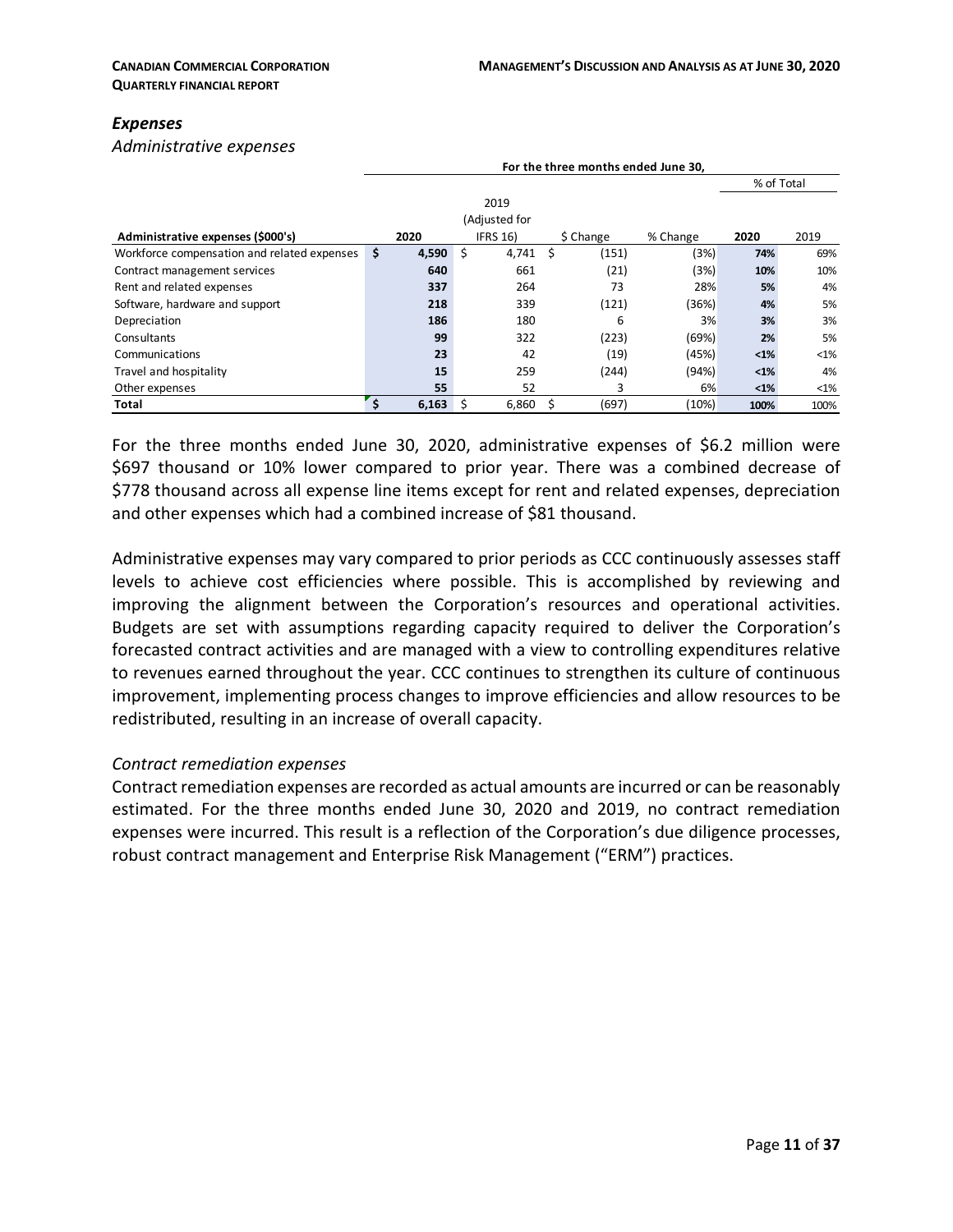#### **Statement of Financial Position discussion**

Assets and liabilities include amounts received from a foreign buyer that have not yet been transferred to the Canadian exporter, or where the Corporation has made payments to Canadian exporters before collecting from foreign buyers.

Statement of Financial Position items such as Cash and cash equivalents, Accounts receivable and Accounts payable and accrued liabilities represent amounts at a specific point in time. These balances can fluctuate widely on a daily basis and at times, tens of millions of dollars can be received one day and paid the next or vice versa.

It is notable that although the financial results are presented on an agent basis, CCC remains the primary obligor on its contracts with foreign buyers, and remains liable for contractual performance in accordance with contractual terms. As the prime contractor, the Corporation is contractually obligated to complete contracts with foreign buyers ensuring that the terms of the contract are fulfilled regardless of performance by the Canadian exporter.

| Assets                    |               |   |                               |          |       |      |                                       |
|---------------------------|---------------|---|-------------------------------|----------|-------|------|---------------------------------------|
| Assets (\$000's)          |               |   |                               |          |       |      | % of Total                            |
| As at                     | June 30, 2020 |   | March 31, 2020 $\,$ \$ Change |          |       |      | % Change June 30, 2020 March 31, 2020 |
| Cash and cash equivalents | \$<br>66.939  | Ś | 65,818                        | 1.121    | 2%    | 74%  | 67%                                   |
| Accounts receivable       | 16,240        |   | 26,333                        | (10,093) | (38%) | 18%  | 27%                                   |
| Other assets              | 1,476         |   | 781                           | 695      | 89%   | 2%   | $<$ 1%                                |
| Property and equipment    | 2,351         |   | 2.404                         | (53)     | (2%)  | 3%   | 2%                                    |
| Right-of-use assets       | 3,492         |   | 3.570                         | (78)     | (2%)  | 4%   | 4%                                    |
| <b>Total assets</b>       | \$<br>90.498  |   | 98.906                        | (8,408)  | (9%)  | 100% | 100%                                  |

As at June 30, 2020, total assets of \$90.5 million decreased by \$8.4 million or 9% from March 31, 2020. This is primarily driven by a decrease in accounts receivable of \$10.1 million partially offset by increases in cash and cash equivalents of \$1.1 million and other assets of \$695 thousand.

Accounts receivable include uncollected Fees for service and amounts due from foreign buyers that have already been paid to Canadian exporters.

| <b>Liabilities</b>                          |        |                                               |         |       |      |                                       |
|---------------------------------------------|--------|-----------------------------------------------|---------|-------|------|---------------------------------------|
| Liabilities (\$000's)                       |        |                                               |         |       |      | % of Total                            |
| As at                                       |        | <b>June 30, 2020</b> March 31, 2020 \$ Change |         |       |      | % Change June 30, 2020 March 31, 2020 |
| Accounts payable and accrued liabilities \$ | 36,284 | 40,568<br>\$                                  | (4,284) | (11%) | 51%  | 54%                                   |
| Holdbacks and deferred revenue              | 492    | 5.550                                         | (5,058) | (91%) | $1%$ | 7%                                    |
| Advances                                    | 26,354 | 20,754                                        | 5,600   | 27%   | 37%  | 28%                                   |
| Employee benefits                           | 1,330  | 1,284                                         | 46      | 4%    | 2%   | 2%                                    |
| Lease liabilities                           | 6,733  | 6,836                                         | (103)   | (2%)  | 9%   | 9%                                    |
| <b>Total liabilities</b>                    | 71,193 | 74,992                                        | (3,799) | (5%)  | 100% | 100%                                  |

As at June 30, 2020, total liabilities of \$71.2 million decreased by \$3.8 million or 5% from March 31, 2020. This is primarily driven by decreases in accounts payable and accrued liabilities of \$4.3 million and holdbacks and deferred revenue of \$5.1 million partially offset by an increase in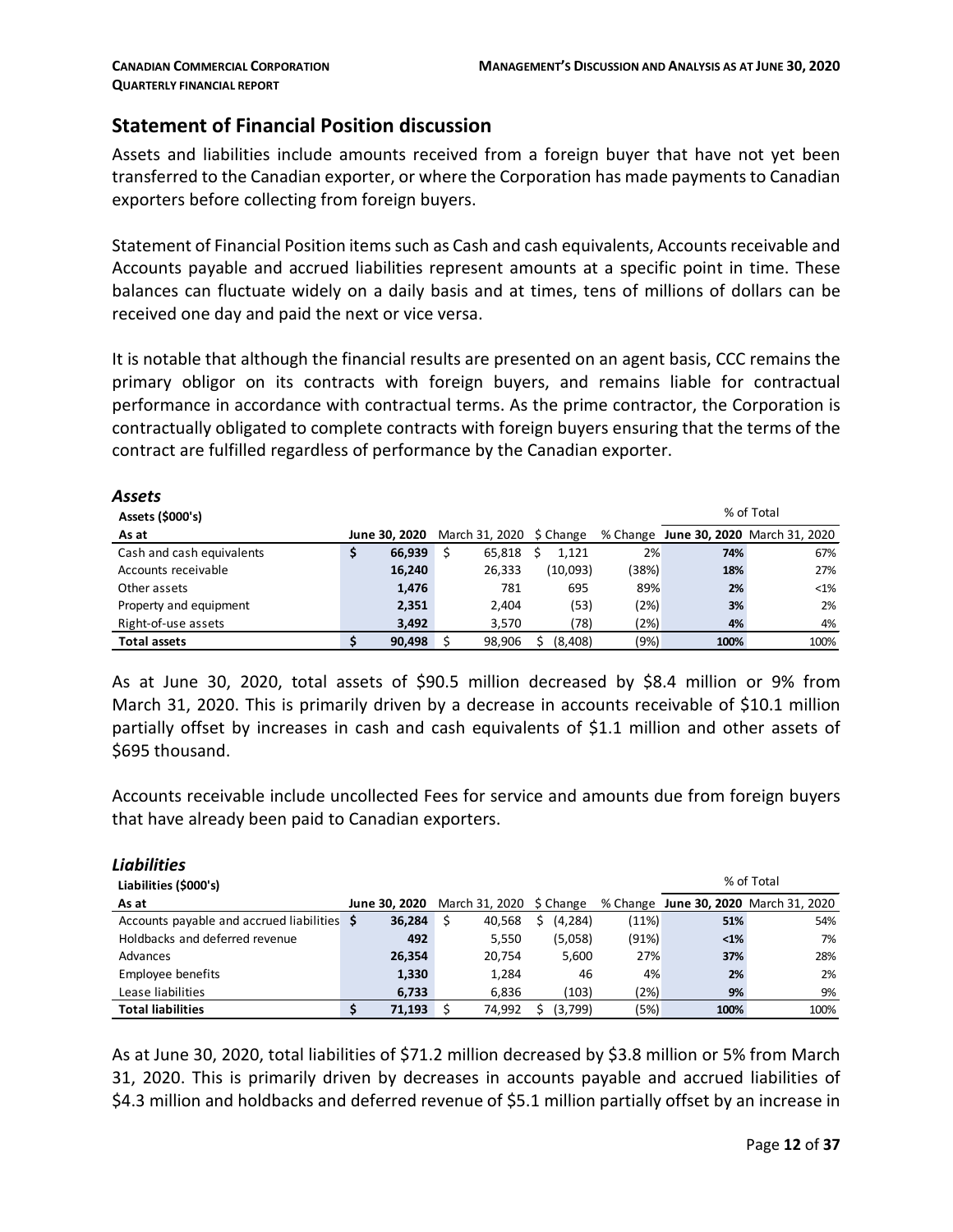advances of \$5.6 million. The similar decreases in both total assets and liabilities reflect the nature of the contracts under management and the effect on balances due to the timing of receipts and payments.

|                                      | For the three months ended June 30, |            |  |                 |  |           |          |      |            |  |
|--------------------------------------|-------------------------------------|------------|--|-----------------|--|-----------|----------|------|------------|--|
|                                      |                                     |            |  |                 |  |           |          |      | % of Total |  |
|                                      |                                     |            |  | 2019            |  |           |          |      |            |  |
|                                      |                                     |            |  | (Adjusted for   |  |           |          |      |            |  |
| Cash flows (\$000's)                 |                                     | 2020       |  | <b>IFRS 16)</b> |  | \$ Change | % Change | 2020 | 2019       |  |
| Operating activities                 | s                                   | $2,489$ \$ |  | (10,848) \$     |  | 13,337    | >100%    | 100% | 98%        |  |
| Investing activities                 |                                     | (55)       |  | ۰               |  | (55)      | 0%       | 0%   | 0%         |  |
| Financing activities                 |                                     | $(103)$ \$ |  | (100)           |  | (3)       | 3%       | 0%   | $< 1\%$    |  |
| Effect of exchange rate changes      |                                     | (1,210)    |  | (122)           |  | (1,088)   | >100%    | 0%   | 1%         |  |
| Changes in cash and cash equivalents |                                     | $1,121$ \$ |  | (11,070) \$     |  | 12,191    | >100%    | 100% | 100%       |  |

# **Statement of Cash Flows discussion**

For the three months ended June 30, 2020, the net increase in cash and cash equivalents of \$1.1 million was higher by \$12.2 million compared to the prior year decrease of \$11.1 million. The \$12.2 million higher net increase was due to higher level of cash inflows from operating activities of \$13.3 million, partially offset by higher combined cash outflows of \$58 thousand from investing and financing activities as well as the effect of changes in exchange rates of \$1.1 million.

Cash and cash equivalents represent a momentary view at a specific point in time. The Corporation's cash balances fluctuate widely on a daily basis as, at times, tens of millions of dollars can be received one day and paid the next or vice versa. It is notable that cash flows reported reflect significant amounts received from foreign buyers for payment to Canadian exporters as contractual performance obligations are fulfilled.

On contracts outside of the DPSA program, the Corporation generally pays its Canadian exporters within five business days after CCC receives payment from the foreign buyer (i.e. pay when paid). Under the DPSA program, the Corporation generally pays its Canadian exporters within thirty days of receipt of an invoice. The Corporation may use its own funds to pay Canadian exporters on or before the 30<sup>th</sup> day in instances where payment has not yet been received from the DPSA buyer. Depending on the timing differences between receipt and payment, these transactions can span across reporting periods and can cause variations in cash flows from one period to the next, with receivables being paid to the Corporation at the end of one period and payments being made to the Canadian exporter early in the next.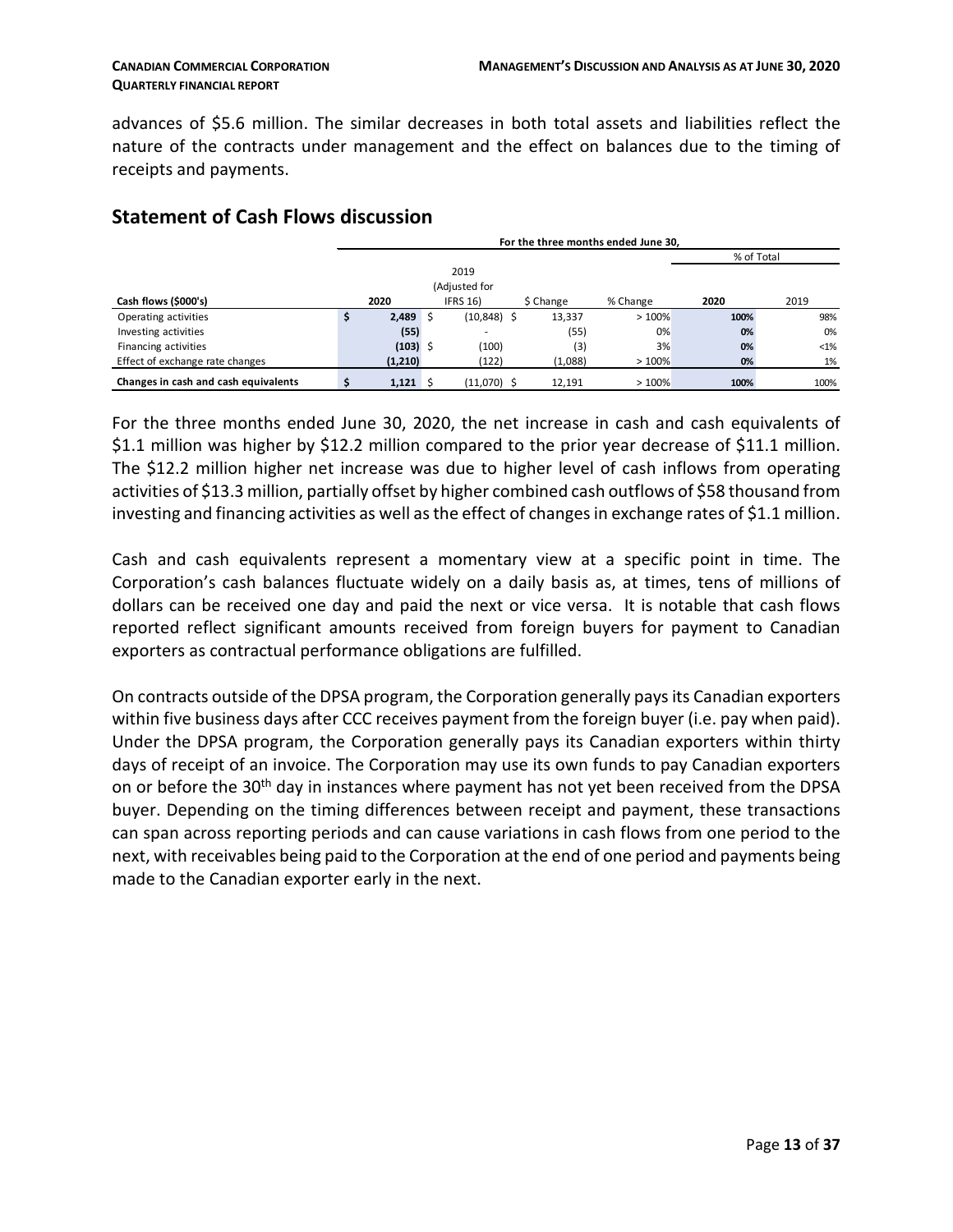# **Comparison of financial results to Budget**

The financial results for the three-month period ended June 30, 2020 as compared to budget are as follows,

| Net loss (\$000's)                       |               |               |           |          |          |
|------------------------------------------|---------------|---------------|-----------|----------|----------|
| For the three months ended June 30, 2020 | Actual        | <b>Budget</b> | \$ Change |          | % Change |
| <b>Revenues</b>                          |               |               |           |          |          |
| Fees for service                         | \$<br>1,586   | \$<br>2,957   | S         | (1, 371) | (46%)    |
| Other income                             | 78            | 75            |           | 3        | 4%       |
| Finance income                           | 38            | 182           |           | (144)    | (79%)    |
|                                          | 1,702         | 3,214         |           | (1,512)  | (47%)    |
| <b>Expenses</b>                          | 6,215         | 6,381         |           | (166)    | (3%)     |
| Loss on foreign exchange                 | (96)          |               |           | (96)     | 0%       |
| <b>Net loss</b>                          | \$<br>(4,609) | (3,167) \$    |           | (1,442)  | 46%      |

The Corporation recorded a net loss of \$4.6 million for the three-month period ended June 30, 2020, which represents an unfavourable variance of \$1.4 million over the budget loss of \$3.2 million. The net result was due to unfavourable variances related Fees for service of \$1.4 million, Finance and Other income of \$141 thousand and Loss on foreign exchange of \$96 thousand, which were partially offset by a favourable variance in expenses of \$166 thousand.

The unfavourable variance related to Fees for service of \$1.4 million compared to budget is primarily due to less fee-generating delivery transactions than planned. During the last two years, several fee-generating contract pursuits were delayed, postponed or cancelled, a consistent challenge to predicting government-to-government contracting business. Additionally, the emergence of COVID-19 has resulted in delays in the delivery of certain contracted goods and services as supply chains were disrupted and foreign buyers focused on their domestic response to the pandemic.

The unfavourable variance related to Finance income of \$144 thousand compared to budget was due to lower investment rates.

The favourable variance of \$166 thousand in Expenses is primarily due to lower than planned software, hardware and support expenses (\$236 thousand) through the first three months of the fiscal year which was partially offset by higher consultant expenses (\$71 thousand). Expense budgets are set based on capacity requirement assumptions related to the Corporation's forecasted contract activity. Expenditures are managed in a prudent manner and are controlled to the extent possible relative to revenues earned throughout the year.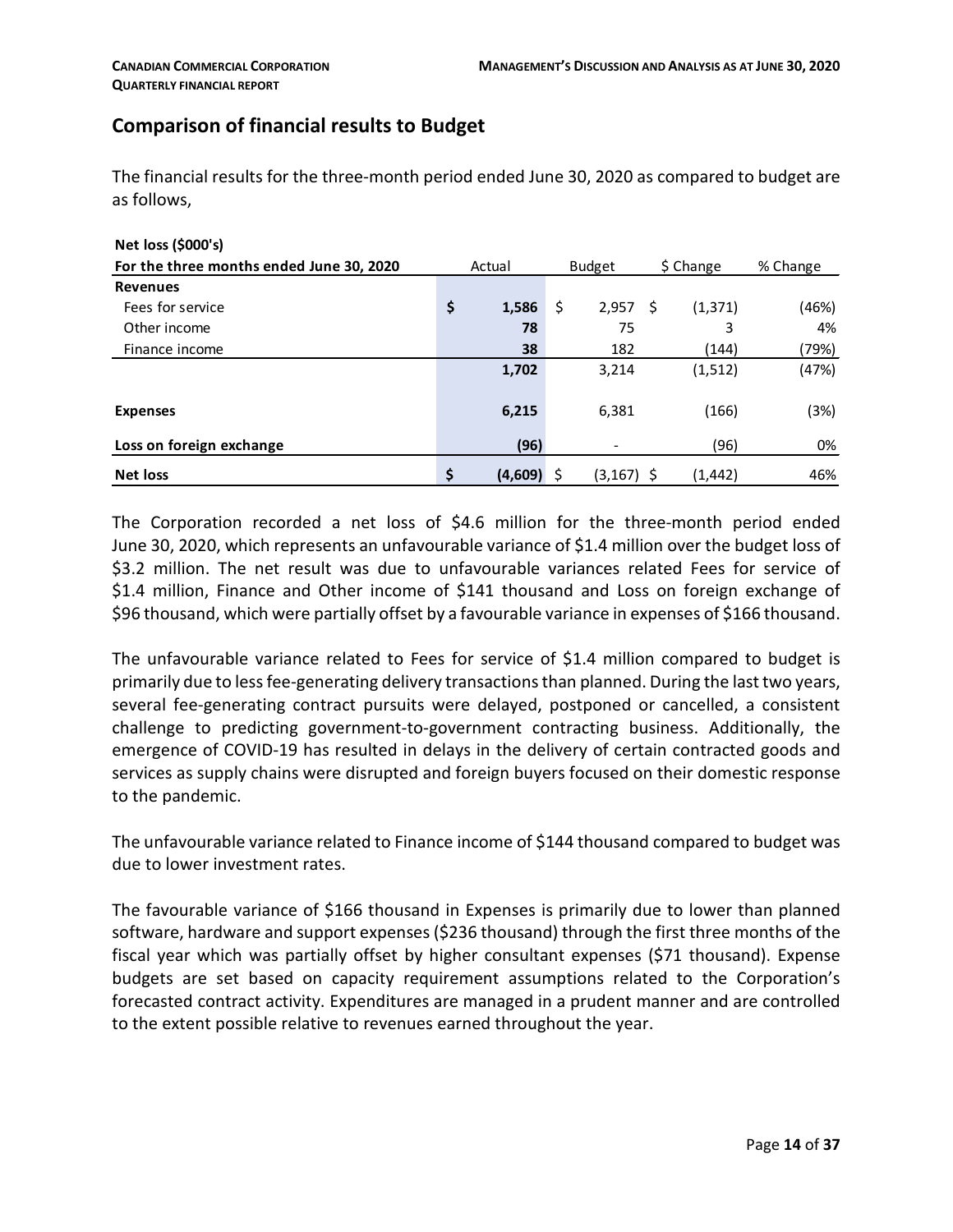# <span id="page-14-0"></span>**2020-21 CORPORATE PLAN OUTLOOK**

CCC's 2020-21 to 2024-25 Corporate Plan was approved by the Corporation's Board of Directors and submitted as required to the Minister, Small Business, Export Promotion and International Trade in January 2020.

For 2020-21, net revenues are forecasted to be lower than prior year. When the Corporate Plan was developed, revenues were forecasted to be lower due to lessfee generating contracts signed in 2020, combined with lower Fees for service earned on delivery obligations as several contracts currently under management wind down to completion. Since then, with the emergence of the COVID-19 pandemic, revenues are expected to be significantly reduced as delays on fee generating contracts signed will persist into 2021 and beyond.

To offset the anticipated revenue shortfalls, Management is proactively reducing and controlling expenditures relative to forecasted revenues. This will be actively managed and continually evaluated during 2020-21.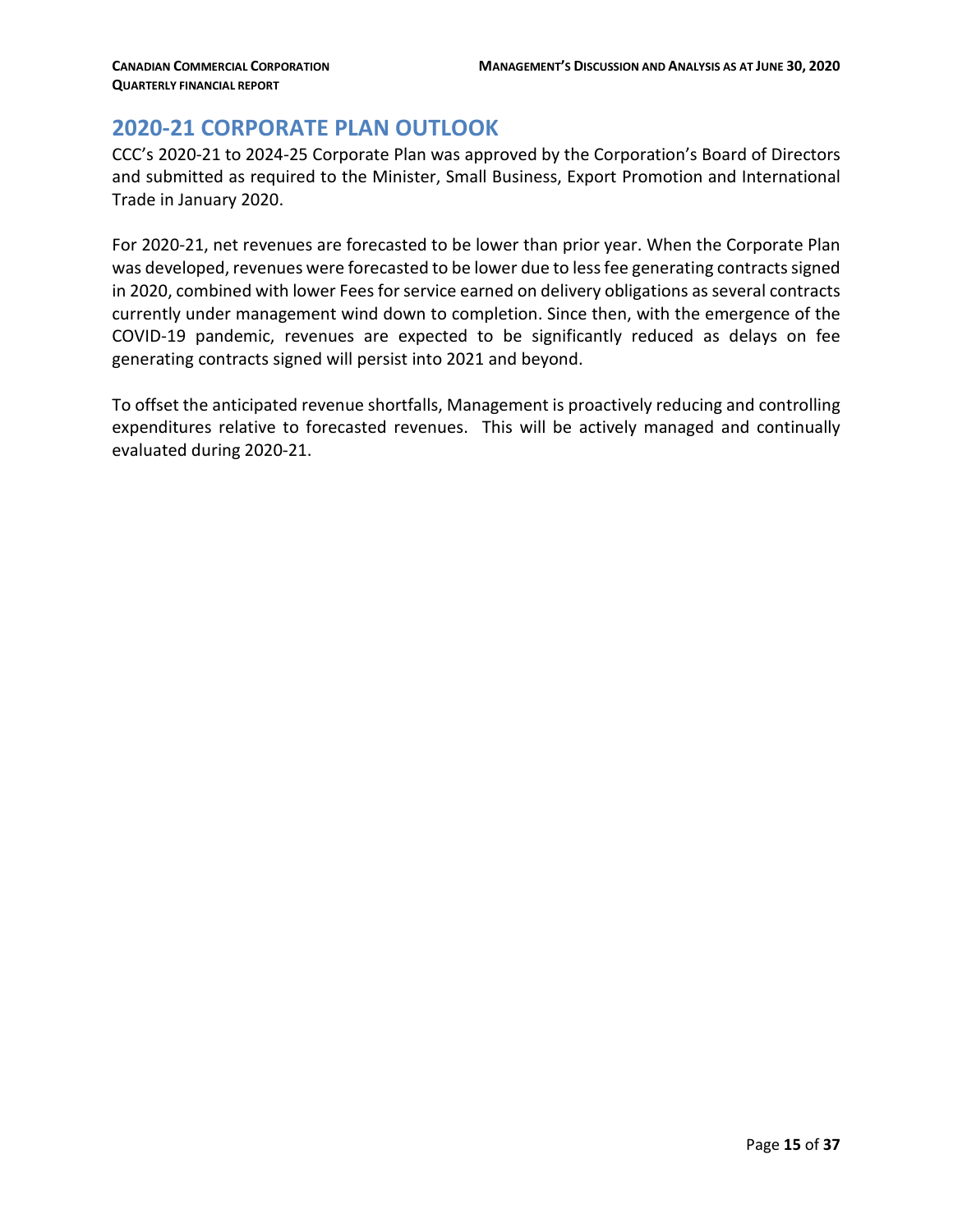## <span id="page-15-0"></span>**CCC'S COMMITMENT TO RISK MANAGEMENT**

CCC manages entity-wide, corporate and transactional risks as it undertakes to fulfill its mandate of promoting and facilitating international trade on behalf of Canadian exporters. The strategy for managing these risks is discussed in detail in the Corporation's 2019-20 Annual Report.

The impact of COVID-19 on CCC's operations during the reporting period was significant. Like many entities, CCC rapidly implemented working remotely as the COVID-19 restrictions were enacted. This transition was effectively managed and all employees are working from home with appropriate connectivity with CCC's information system. While occasional systems access issues arise, there have been no significant interruptions so as to interfere with managing the business. Internal controls related to document management and cyber security have been maintained while additional reminders about cyber security and other issues around safely working from home have been delivered.

International markets have also been impacted by COVID-19. CCC's pipeline of potential projects has been reviewed and adjusted to reflect changing procurement needs of its foreign buyers. This has led to delays in expected deal closings with knock on effects impacting CCC's revenue recognition and fee recoveries.

Management continues to align its responsible business conduct framework with that of the Government of Canada. Collaboration with other Government stakeholders ensures that a consistent approach and decision-making process is in place when assessing Canadian exporters on issues related to bribery and corruption as well as determining the risk of adverse human rights impacts in reference to a transaction.

Except for the changes mentioned above, there are no other significant changes, new risks or uncertainties identified during the period ended June 30, 2020, as compared to those previously reported or discussed.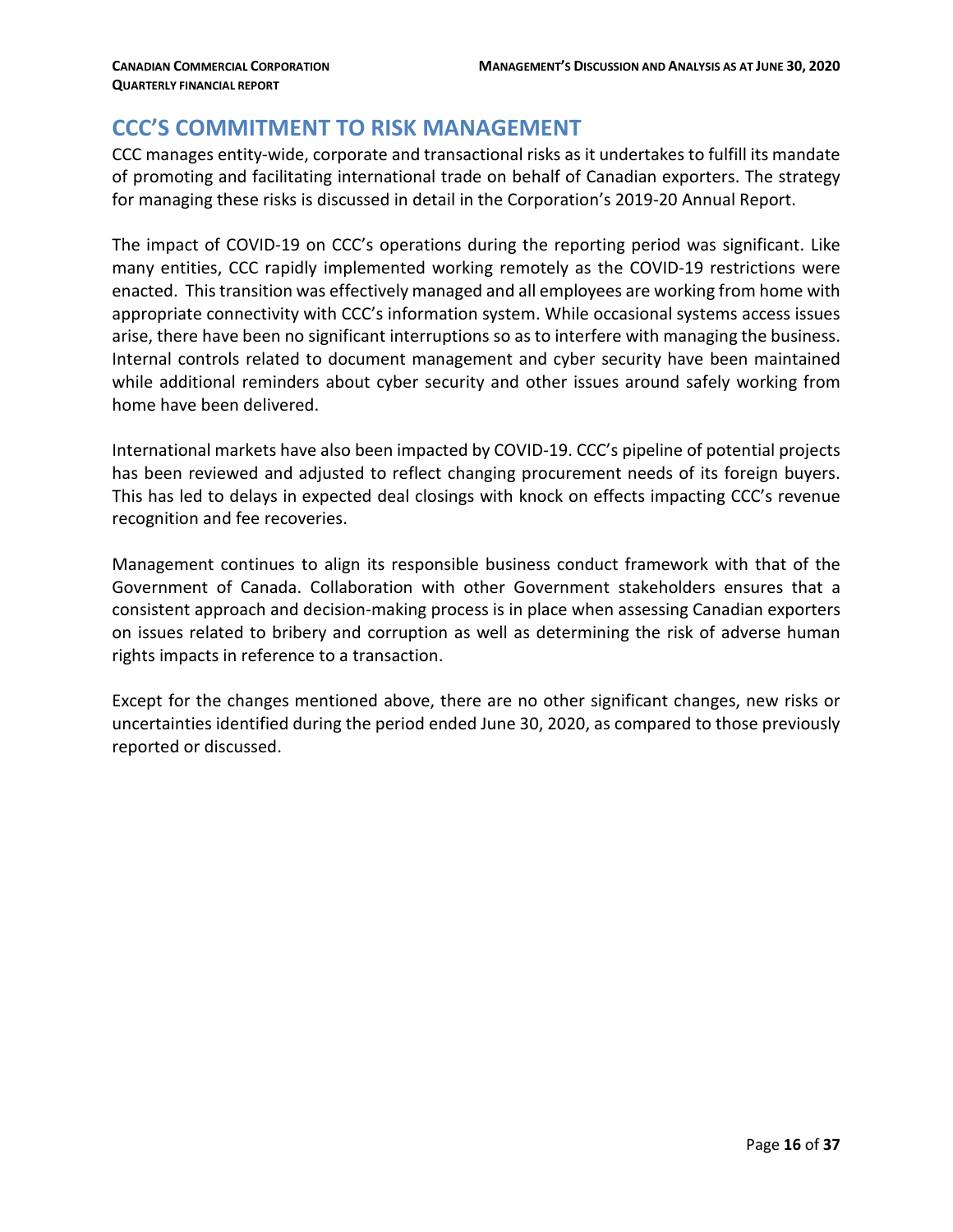# <span id="page-16-0"></span>MANAGEMENT RESPONSIBILITY FOR FINANCIAL STATEMENTS

Management is responsible for the preparation and fair presentation of these quarterly financial statements in accordance with the Treasury Board of Canada Standard on Quarterly Financial Reports for Crown Corporations, and for such internal controls as Management determines is necessary to enable the preparation of quarterly financial statements that are free from material misstatement. Management is also responsible for ensuring all other information in this quarterly financial report is consistent, where appropriate, with the quarterly financial statements. These quarterly financial statements have not been audited or reviewed by an external auditor.

Based on our knowledge, these unaudited quarterly financial statements present fairly, in all material respects, the financial position, results of operations and cash flows of the Corporation, as at the date of and for the periods presented in the quarterly financial statements.

Ottawa, Canada August 18, 2020

 Ernie Briard John Bouchard Interim President and Chief Executive Officer Director, Finance and Policy

GOIL BONCHOUR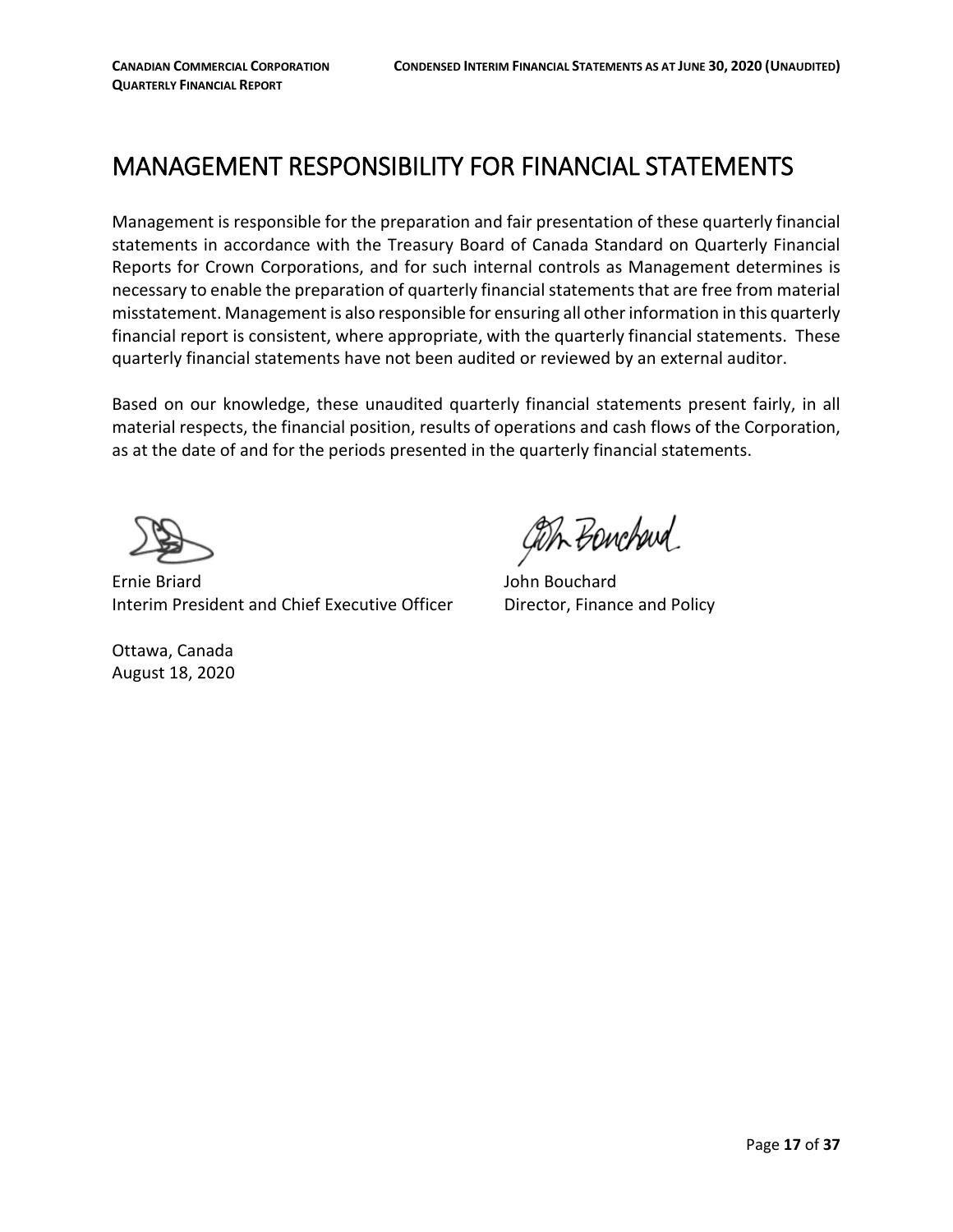# <span id="page-17-0"></span>CONDENSED INTERIM FINANCIAL STATEMENTS (UNAUDITED)

#### <span id="page-17-1"></span>**Statement of Financial Position (Unaudited)**

|                                                  | <b>June 30,</b> | March 31,    |
|--------------------------------------------------|-----------------|--------------|
| <b>Notes</b><br>As at                            | 2020            | 2020         |
|                                                  |                 |              |
| <b>ASSETS</b>                                    |                 |              |
| <b>Current assets</b>                            |                 |              |
| 5<br>Cash and cash equivalents                   | \$<br>66,939    | \$<br>65,818 |
| 6, 12<br>Accounts receivable                     | 15,622          | 18,912       |
| Other assets<br>7                                | 1,476           | 781          |
|                                                  | 84,037          | 85,511       |
|                                                  |                 |              |
| <b>Non-current assets</b>                        |                 |              |
| 6, 12<br>Accounts receivable                     | 618             | 7,421        |
| Property and equipment                           | 2,351           | 2,404        |
| Right-of-use assets                              | 3,492           | 3,570        |
|                                                  | 6,461           | 13,395       |
| <b>Total assets</b>                              | \$<br>90,498    | \$<br>98,906 |
|                                                  |                 |              |
| <b>LIABILITIES</b>                               |                 |              |
| <b>Current liabilities</b>                       |                 |              |
| Accounts payable and accrued liabilities<br>8,12 | \$<br>36,284    | \$<br>40,568 |
| <b>Holdbacks</b><br>17                           |                 | 5,003        |
| Advances                                         | 26,354          | 20,754       |
| Deferred revenue<br>9                            | 492             | 547          |
| Lease liabilities<br>10                          | 421             | 417          |
| <b>Employee benefits</b>                         | 1,124           | 1,083        |
|                                                  | 64,675          | 68,372       |
|                                                  |                 |              |
| <b>Non-current liabilities</b>                   |                 |              |
| Lease liabilities<br>10                          | 6,312           | 6,419        |
| <b>Employee benefits</b>                         | 206             | 201          |
|                                                  | 6,518           | 6,620        |
| <b>Total liabilities</b>                         | 71,193          | 74,992       |
| <b>EQUITY</b>                                    |                 |              |
| Contributed capital                              | 10,000          | 10,000       |
| Retained earnings                                | 9,305           | 13,914       |
| Total equity                                     | 19,305          | 23,914       |
| <b>Total liabilities and equity</b>              | 90,498<br>\$    | \$<br>98,906 |

Contingencies 2012 17

*The accompanying notes are an integral part of the financial statements.* Authorized for issue on August 18, 2020



**Ernie Briard John Bouchard** Interim President and Chief Executive Officer **Director, Finance and Policy** 

ash Bouchard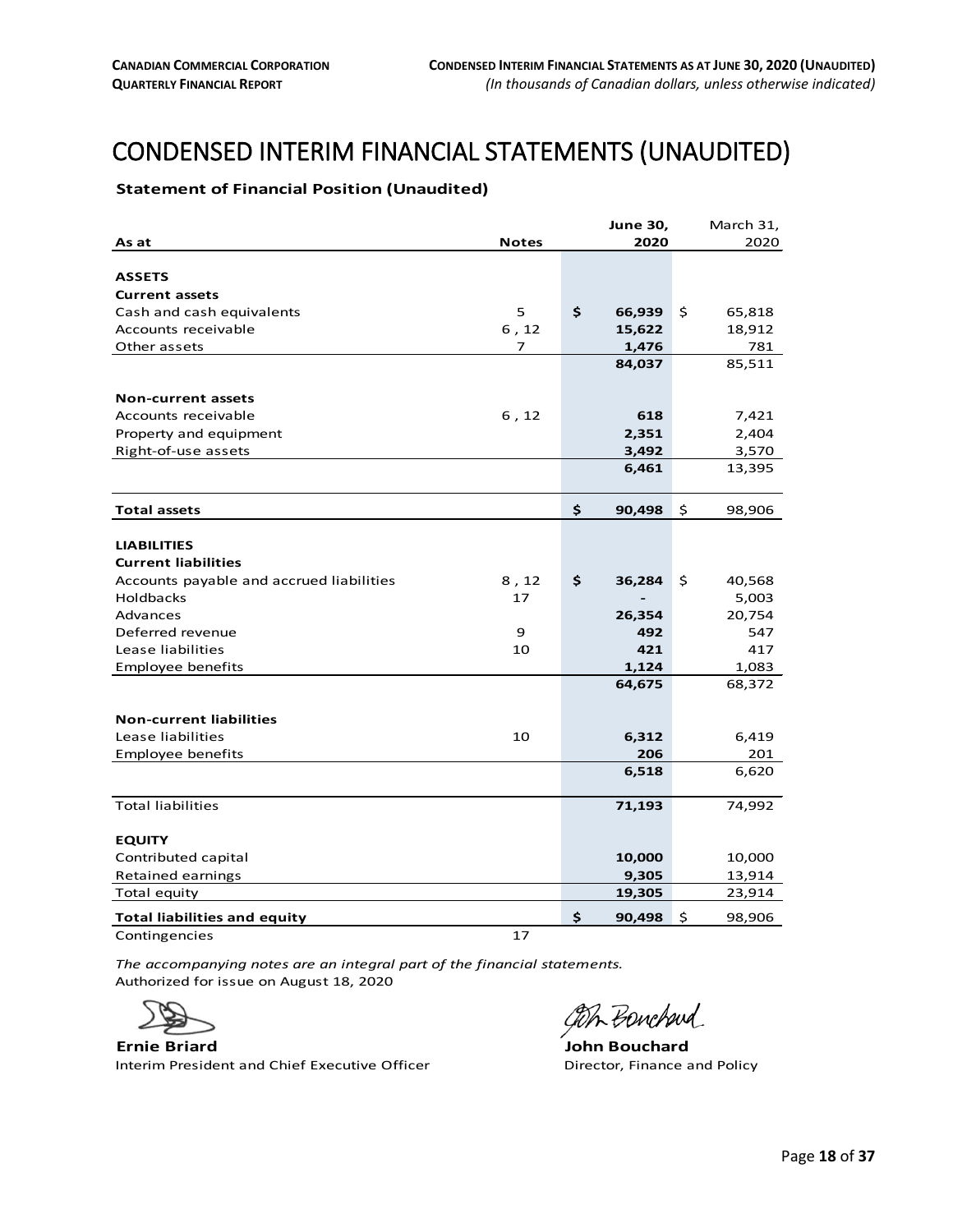|                                                       |              | For the three months |               |    |                  |  |  |  |
|-------------------------------------------------------|--------------|----------------------|---------------|----|------------------|--|--|--|
|                                                       |              |                      | ended June 30 |    |                  |  |  |  |
|                                                       | <b>Notes</b> |                      | 2020          |    | 2019             |  |  |  |
|                                                       |              |                      |               |    | (Adjusted for    |  |  |  |
|                                                       |              |                      |               |    | <b>IFRS 16 -</b> |  |  |  |
|                                                       |              |                      |               |    | Note 4)          |  |  |  |
| <b>REVENUES</b>                                       |              |                      |               |    |                  |  |  |  |
| Fees for service                                      | 13           | \$                   | 1,586         | \$ | 6,082            |  |  |  |
| Other income                                          | 14           |                      | 78            |    | 164              |  |  |  |
| Finance income                                        |              |                      | 38            |    | 294              |  |  |  |
|                                                       |              |                      | 1,702         |    | 6,540            |  |  |  |
|                                                       |              |                      |               |    |                  |  |  |  |
| <b>EXPENSES</b>                                       |              |                      |               |    |                  |  |  |  |
| Administrative expenses                               | 15           |                      | 6,163         |    | 6,860            |  |  |  |
| Finance costs                                         |              |                      | 52            |    | 56               |  |  |  |
|                                                       |              |                      | 6,215         |    | 6,916            |  |  |  |
|                                                       |              |                      |               |    |                  |  |  |  |
| Net loss before loss on foreign exchange              |              |                      | (4, 513)      |    | (376)            |  |  |  |
|                                                       |              |                      |               |    |                  |  |  |  |
| Loss on foreign exchange                              |              |                      | (96)          |    | (82)             |  |  |  |
| <b>NET LOSS</b>                                       |              | \$                   | $(4,609)$ \$  |    | (458)            |  |  |  |
|                                                       |              |                      |               |    |                  |  |  |  |
| OTHER COMPREHENSIVE INCOME ITEMS THAT                 |              |                      |               |    |                  |  |  |  |
| WILL NOT BE RECLASSIFIED TO NET PROFIT (LOSS)         |              |                      |               |    |                  |  |  |  |
| Actuarial gain (loss) on employee benefits obligation |              |                      |               |    |                  |  |  |  |
| <b>TOTAL COMPREHENSIVE LOSS</b>                       |              | \$                   | $(4,609)$ \$  |    | (458)            |  |  |  |

#### **Statement of Comprehensive Loss (Unaudited)**

<span id="page-18-0"></span>*The accompanying notes are an integral part of the financial statements.*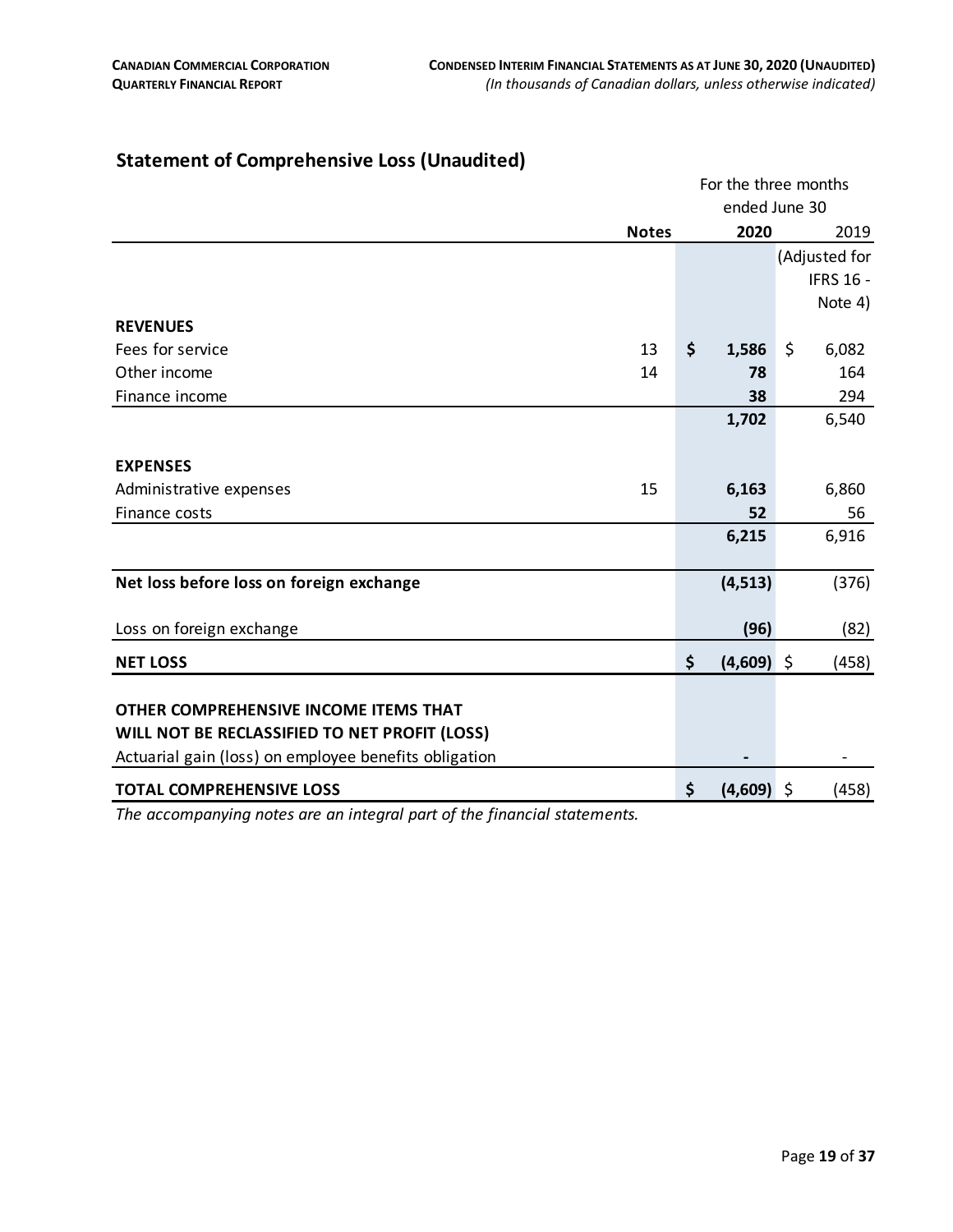#### <span id="page-19-0"></span>**Statement of Changes in Equity (Unaudited)**

| For the three months ended June 30, 2020 |          | Contributed<br>Capital |    | Retained<br><b>Earnings</b> |     | Total   |
|------------------------------------------|----------|------------------------|----|-----------------------------|-----|---------|
| <b>BALANCE MARCH 31, 2020</b>            | Ŝ        | 10,000                 | -S | 13,914                      | - S | 23,914  |
| Net loss                                 |          |                        |    | (4,609)                     |     | (4,609) |
| <b>BALANCE JUNE 30, 2020</b>             | <b>S</b> | 10,000                 | S  | 9,305                       |     | 19,305  |

|                                              |             | Contributed |    | <b>Retained</b> |        |
|----------------------------------------------|-------------|-------------|----|-----------------|--------|
| For the three months ended June 30, 2019     | <b>Note</b> | Capital     |    | <b>Earnings</b> | Total  |
| BALANCE MARCH 31, 2019                       |             | 10.000      | -S | 11.349          | 21,349 |
| Net loss                                     | 4           |             |    | (458)           | (458)  |
| BALANCE JUNE 30, 2019 (Adjusted for IFRS 16) | 4           | 10,000      |    | 10,891          | 20,891 |

*The accompanying notes are an integral part of the financial statements.*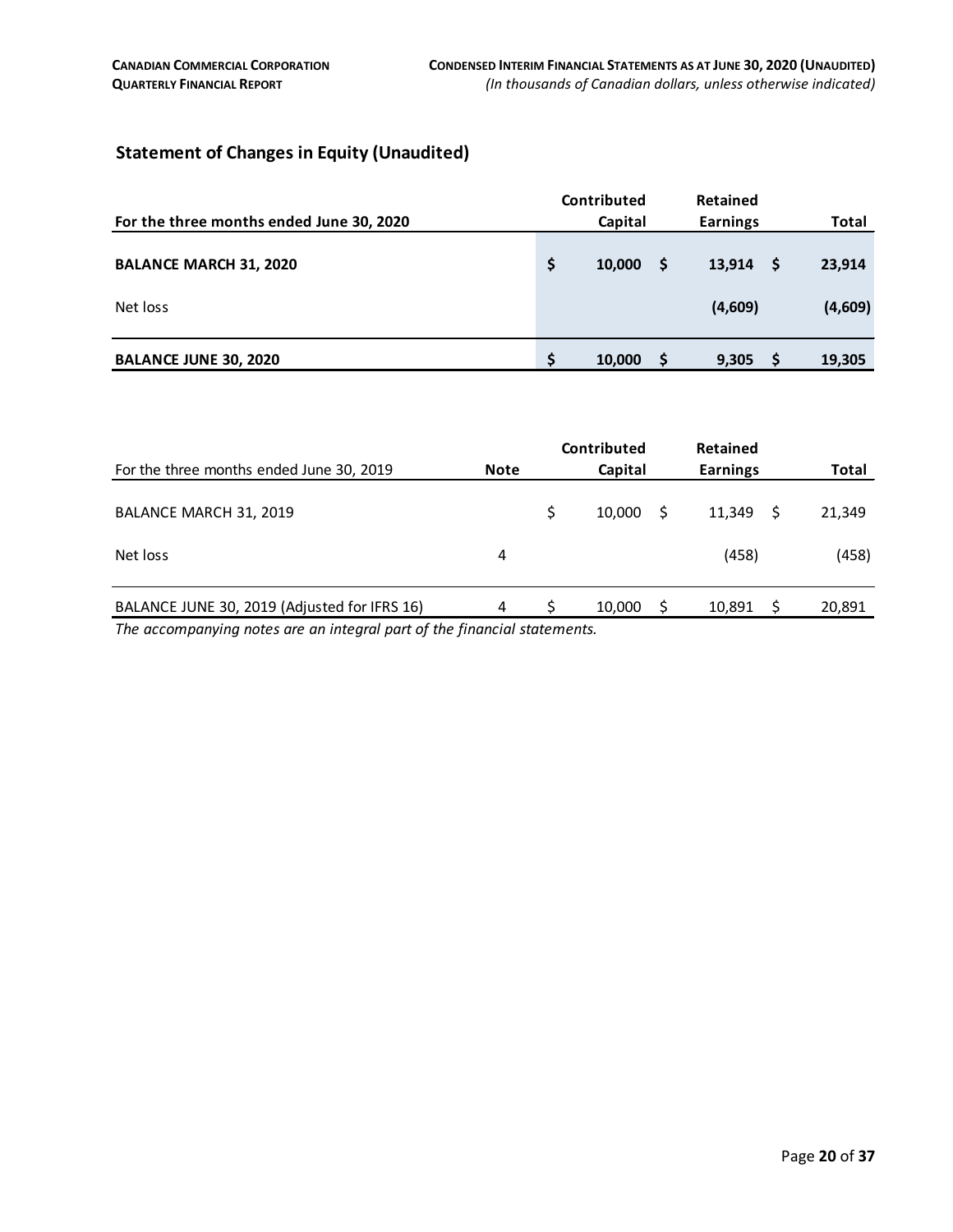#### <span id="page-20-0"></span>**Statement of Cash Flows (Unaudited)**

|                                                                        |              |                    |          | For the three months |
|------------------------------------------------------------------------|--------------|--------------------|----------|----------------------|
|                                                                        |              |                    |          | ended June 30        |
|                                                                        | <b>Notes</b> | 2020               |          | 2019                 |
|                                                                        |              |                    |          | (Adjusted for        |
|                                                                        |              |                    |          | <b>IFRS 16 -</b>     |
|                                                                        |              |                    |          | Note 4)              |
| <b>OPERATING ACTIVITIES</b>                                            |              |                    |          |                      |
| Net loss                                                               |              | \$<br>$(4,609)$ \$ |          | (458)                |
| Adjustments to determine net cash from (used in) operating activities: |              |                    |          |                      |
| Depreciation property and equipment                                    |              | 108                |          | 102                  |
| Depreciation right-of-use-assets                                       |              |                    | 78       | 78                   |
| Employee benefit expense                                               |              |                    | 46       | 51                   |
| Employee benefit payments                                              |              |                    |          | (95)                 |
| Loss on foreign exchange                                               |              | 1,210              |          | 122                  |
| Change in working capital from:                                        |              |                    |          |                      |
| Accounts receivable                                                    | 6, 12        | 10,093             |          | (3, 596)             |
| Other assets                                                           | 7            | (695)              |          | (118)                |
| Accounts payable and accrued liabilities                               | 8,12         | (4, 284)           |          | (18, 272)            |
| Holdbacks                                                              | 17           | (5,003)            |          | 4,552                |
| Advances                                                               |              | 5,600              |          | 7,088                |
| Deferred revenue                                                       | 9            |                    | (55)     | (302)                |
| Cash provided (used in) by operating activities                        |              | 2,489              |          | (10, 848)            |
|                                                                        |              |                    |          |                      |
| <b>INVESTING ACTIVITIES</b>                                            |              |                    |          |                      |
| Acquisitions of property and equipment                                 |              |                    | (55)     |                      |
| Cash used in investing activities                                      |              |                    | (55)     |                      |
| <b>FINANCING ACTIVITIES</b>                                            |              |                    |          |                      |
| Principal repayment of lease liabilities                               | 10           | (103)              |          | (100)                |
| Cash used in financing activities                                      |              | (103)              |          | (100)                |
|                                                                        |              |                    |          |                      |
| Effect of exchange rate changes on cash and cash equivalents           |              | (1, 210)           |          | (122)                |
| Net increase (decrease) in cash and cash equivalents                   |              | 1,121              |          | (11,070)             |
| Cash and cash equivalents at the beginning of the year                 |              | 65,818             |          | 58,481               |
| Cash and cash equivalents at the end of the period                     |              | \$<br>66,939       |          | \$<br>47,411         |
|                                                                        |              |                    |          |                      |
| Supplementary disclosure of cash flows from operating activities       |              |                    |          |                      |
| Amount of interest received                                            |              | \$                 | \$<br>38 | 294                  |
| Amount of interest paid                                                | 10           | \$                 | \$<br>52 | 56                   |
|                                                                        |              |                    |          |                      |

*The accompanying notes are an integral part of the financial statements.*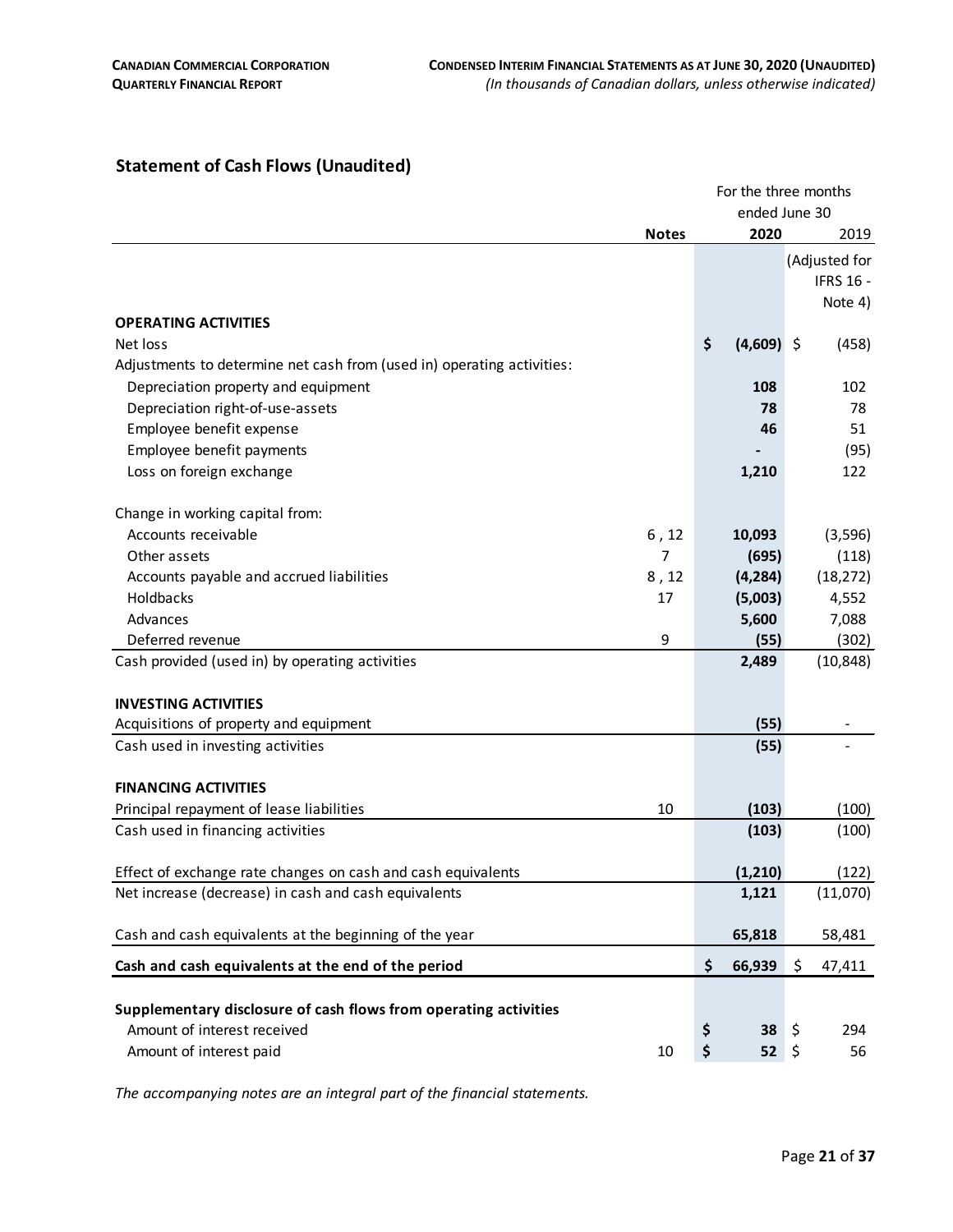# <span id="page-21-0"></span>NOTES TO THE CONDENSED INTERIM FINANCIAL STATEMENTS (UNAUDITED)

# <span id="page-21-1"></span>**1. NATURE, ORGANIZATION AND FUNDING**

The Canadian Commercial Corporation (the "Corporation") was established in 1946 by the *Canadian Commercial Corporation Act* ("CCC Act"). The Corporation is wholly owned by the Government of Canada and is an agent Crown corporation listed in Part I of Schedule III of the *Financial Administration Act* ("FAA"). The Corporation is domiciled in Canada with a head office located at 350 Albert Street, Ottawa, Ontario. The Corporation operates primarily in Canada with representation in Asia and South America.

The Corporation acts as the prime contracting agency for Canadian exporters when foreign governments, international organizations, or foreign private sector buyers wish to purchase products and services from Canada through the Government of Canada. The Corporation enters into prime contracts with these foreign buyers and into corresponding domestic contracts with Canadian exporters. Additionally, the Corporation enters into certain sourcing services agreements to procure goods and services for international end users on behalf of the Government of Canada and foreign governments.

The Corporation's operations are funded primarily by Fees for service, supplemented by transfers from the Government of Canada, when required.

In September 2008, the Corporation, together with a number of other Crown corporations, was issued a directive (P.C. 2008-1598) pursuant to Section 89 of the FAA, entitled *Order giving a direction to parent Crown corporations involved in commercial lending to give due consideration to the personal integrity of those they lend to or provide benefits to in accordance with Government's policy to improve the accountability and integrity of federal institutions*. The Corporation implemented the directive effective January 1, 2010 and has remained compliant with the directive since then.

In July 2015, the Corporation was issued a directive (P.C. 2015-1110) pursuant to section 89 of the FAA to align its travel, hospitality, conference and event expenditure policies, guidelines and practices with Treasury Board policies, directives and related instruments on travel, hospitality, conference and event expenditures in a manner that is consistent with its legal obligations, and to report on the implementation of this directive in the Corporation's next corporate plan. The Corporation implemented the directive in August 2016 and has remained compliant with the directive since then.

The Corporation is not subject to the provisions of the *Income Tax Act*.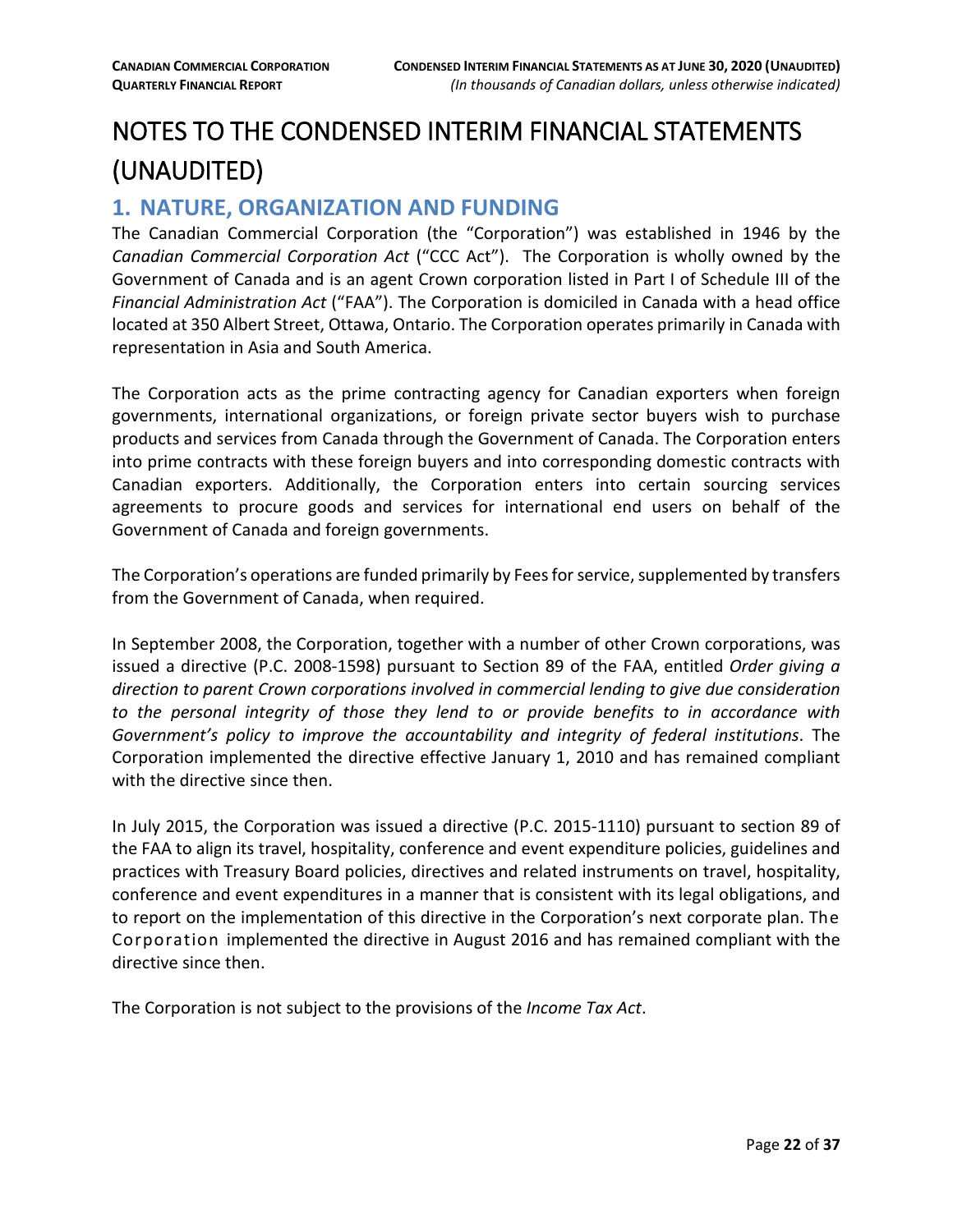# <span id="page-22-0"></span>**2. BASIS OF PREPARATION**

#### **(a) Compliance with International Financial Reporting Standards (IFRS)**

These condensed interim financial statements have been prepared in accordance with the Treasury Board of Canada *Standard on Quarterly Financial Reports for Crown Corporations* using the International Financial Reporting Standards ("IFRS") accounting policies adopted in the Corporation's audited annual financial statements as at and for the year ended March 31, 2020. These condensed interim financial statements do not include all of the information required for full annual financial statements and should be read in conjunction with the Corporation's Annual Report and audited financial statements for the year ended March 31, 2020.

#### **(b) Basis of measurement**

The financial statements have been prepared on the historical cost basis, except for as permitted by IFRS and to the extent material, the following items:

- Derivative financial instruments are measured at fair value through profit or loss.
- Accrued employee benefit liabilities for post-employment and other long term employee benefit plans are recognized at the present value of the defined benefit obligations.

#### **(c) Use of estimates and judgments**

The preparation of financial statements in accordance with IFRS requires management to make judgments, estimates and assumptions that affect the application of accounting policies, the reported amounts of assets and liabilities, the disclosure of contingent assets and liabilities at the date of the financial statements and the reported amounts of revenues and expenses during the year. Actual results could differ significantly from estimates resulting in significant differences in the related financial statement balances.

Estimates and underlying assumptions are reviewed on an ongoing basis and in detail as at the date of the financial statements. Any changes in estimates are reflected in the financial statements in the period in which they become known and in any future periods affected.

The Corporation's key sources of estimation uncertainty during the reporting period that may have a significant risk of causing a material adjustment to the carrying amounts of assets and liabilities are related to the measurement of expected credit loss for accounts receivable and unbilled revenue, the determination of the useful lives of property and equipment, the determination of employee benefit obligations, the determination of unsatisfied (or partially unsatisfied) performance obligations and the determination whether a contingent liability needs to be disclosed or a provision for contract remediation expenses or other contract related liabilities needs to be recognized.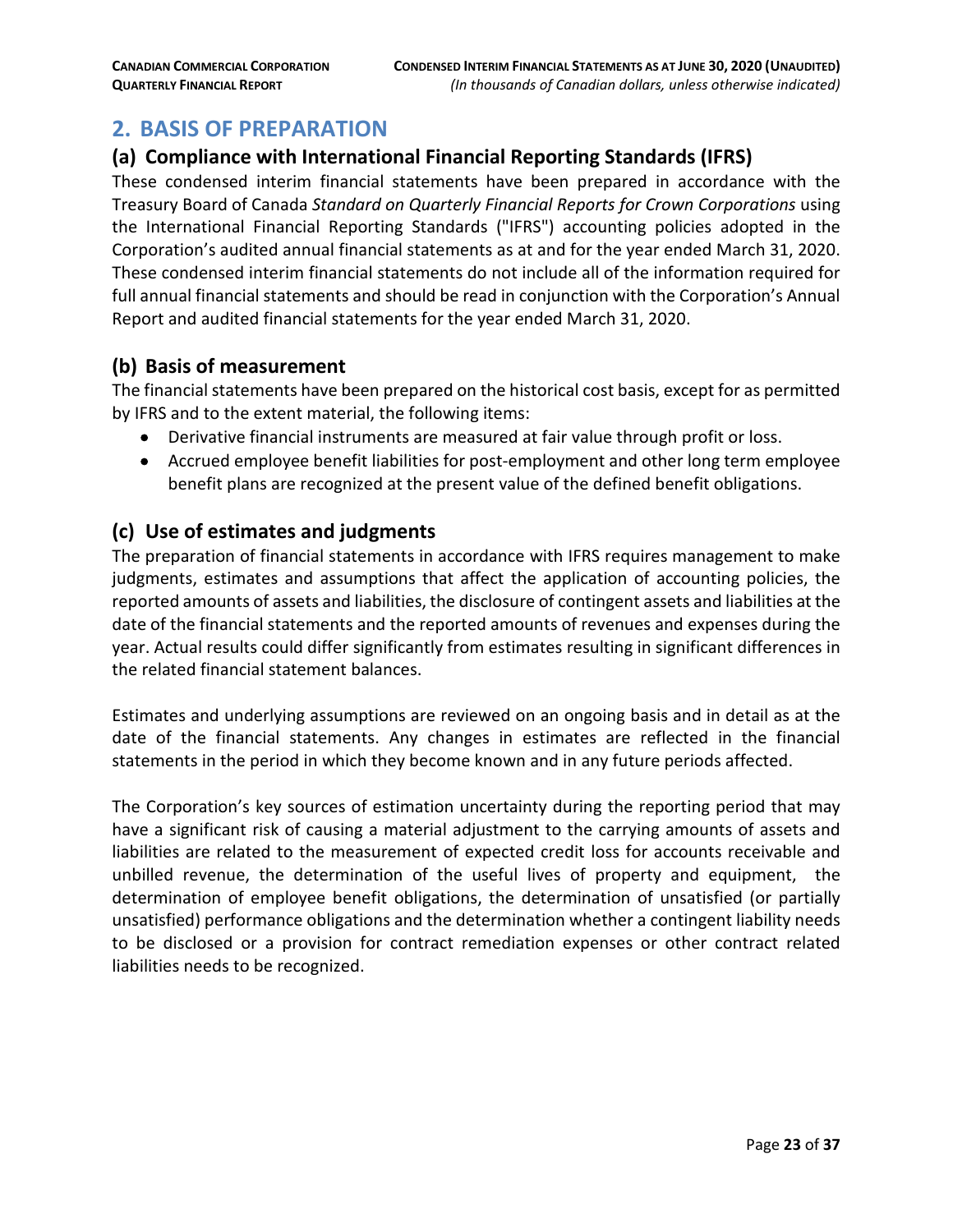The critical judgements that management has made in applying the Corporation's accounting policies and that have the most significant effect on the amounts recognized in the financial statements are related to the determination of the amount and timing of revenue recognition and related expenses, the accounting for cost recovery transactions, the assessment whether there have been significant changes in credit risks impacting the expected credit loss for accounts receivable and unbilled revenue, the determination of right-of-use assets and lease liabilities and the determination of whether an item is recognized in the financial statements as a provision or disclosed as a contingent liability.

#### *Impact of COVID-19*

In addition to the significant estimates and the critical judgements mentioned previously, management has assessed the impact of the Coronavirus 2019 (COVID-19) pandemic on the Corporation in the preparation of the financial statements based on available information without undue cost or effort and has not recognized any allowance for expected credit loss or provisions nor identified any contingent liabilities to disclose as a result of COVID-19 as at June 30, 2020. However, the increase in both the magnitude and duration of the pandemic may result in future changes in estimates that may affect the timing of future revenue recognition, the accounting and disclosure for provisions, contingent liabilities and allowance for expected credit losses. Further information on the impact of COVID-19 on the Corporation is disclosed in note 12(d).

#### **(d) Functional and presentation currency**

The Corporation's functional and presentation currency is the Canadian dollar.

## <span id="page-23-0"></span>**3. SIGNIFICANT ACCOUNTING POLICIES**

The accounting policies applied in the preparation of these condensed interim financial statements are consistent with those disclosed in the Corporation's audited annual financial statements for the year ended March 31, 2020.

# <span id="page-23-1"></span>**4. CHANGES IN ACCOUNTING POLICIES**

As permitted by the Treasury Board of Canada *Standard on Quarterly Financial Reports for Crown Corporations*, management elected to reflect the changes from the adoption of *IFRS 16 – Leases (IFRS 16)* in the Corporation's audited financial statements for the year ended March 31, 2020. Therefore, adjusted comparative information as at June 30, 2019 and for the three months ended June 30, 2019 is presented below.

A complete description of the impact resulting from the implementation of *IFRS 16* is provided in note 4 (a) of the Corporation's audited annual financial statements for the year ended March 31, 2020.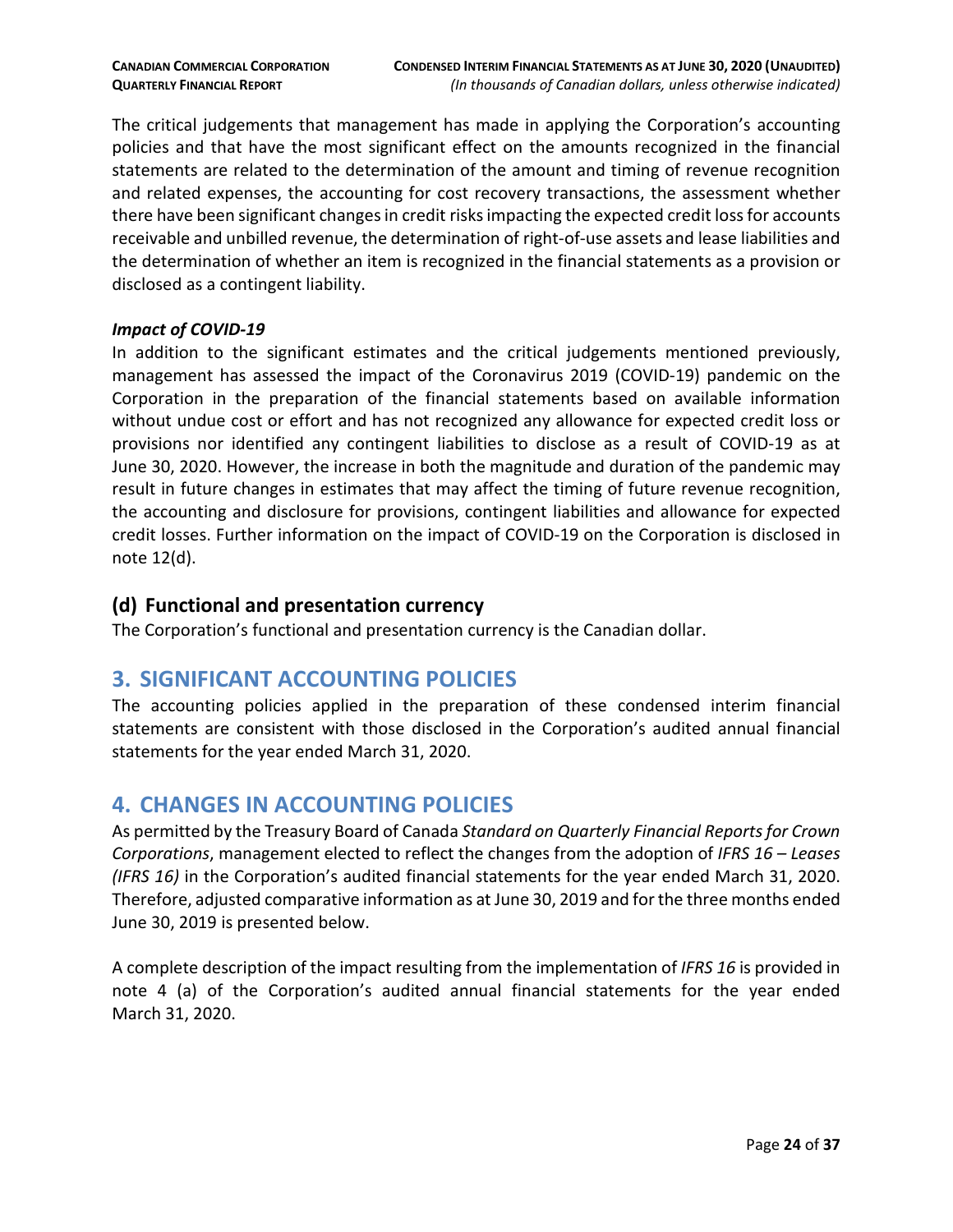The following tables summarize the impact of adopting *IFRS 16* on the Corporation's financial statements as at June 30, 2019 and for the three months ended June 30, 2019:

|                                      | <b>June 30,</b> |                    | <b>IFRS 16</b> |                    | <b>June 30,</b> |
|--------------------------------------|-----------------|--------------------|----------------|--------------------|-----------------|
| As at                                | 2019            |                    | Adjustments    |                    | 2019            |
|                                      | (As previously  |                    |                |                    | (Adjusted for   |
|                                      | reported)       |                    |                |                    | <b>IFRS 16)</b> |
| <b>ASSETS</b>                        |                 |                    |                |                    |                 |
| <b>Non-current assets</b>            |                 |                    |                |                    |                 |
| Right-of-use assets                  | \$              | \$                 | 3,806          | \$                 | 3,806           |
| <b>Total non-current assets</b>      | \$<br>2,543     | \$                 | 3,806          | $\mathsf{S}$       | 6,349           |
| <b>Total assets</b>                  | \$<br>81,674    | -\$                | 3,806          | $\mathsf{S}$       | 85,480          |
|                                      |                 |                    |                |                    |                 |
| <b>LIABILITIES</b>                   |                 |                    |                |                    |                 |
| <b>Current liabilities</b>           |                 |                    |                |                    |                 |
| Lease liabilities                    | \$              | \$                 | 408            | \$                 | 408             |
| Deferred lease incentives            | \$<br>265       | \$                 | $(265)$ \$     |                    |                 |
| <b>Total current liabilities</b>     | \$<br>57,545    | $\dot{\mathsf{S}}$ | 143            | $\mathsf{\hat{S}}$ | 57,688          |
| <b>Non-current liabilities</b>       |                 |                    |                |                    |                 |
| Lease liabilities                    | \$              | \$                 | $6,732$ \$     |                    | 6,732           |
| Deferred lease incentives            | \$<br>3,025     | \$                 | $(3,025)$ \$   |                    |                 |
| <b>Total non-current liabilities</b> | \$<br>3,194     | \$                 | $3,707$ \$     |                    | 6,901           |
| <b>Total liabilities</b>             | \$<br>60,739    | $\zeta$            | $3,850$ \$     |                    | 64,589          |
| <b>EQUITY</b>                        |                 |                    |                |                    |                 |
| Retained earnings                    | \$<br>10,935    | \$                 | $(44)$ \$      |                    | 10,891          |
| <b>Total equity</b>                  | \$<br>20,935    | \$                 | $(44)$ \$      |                    | 20,891          |
| <b>Total liabilities and equity</b>  | \$<br>81,674 \$ |                    | $3,806$ \$     |                    | 85,480          |

#### **Statement of Financial Position (Unaudited)**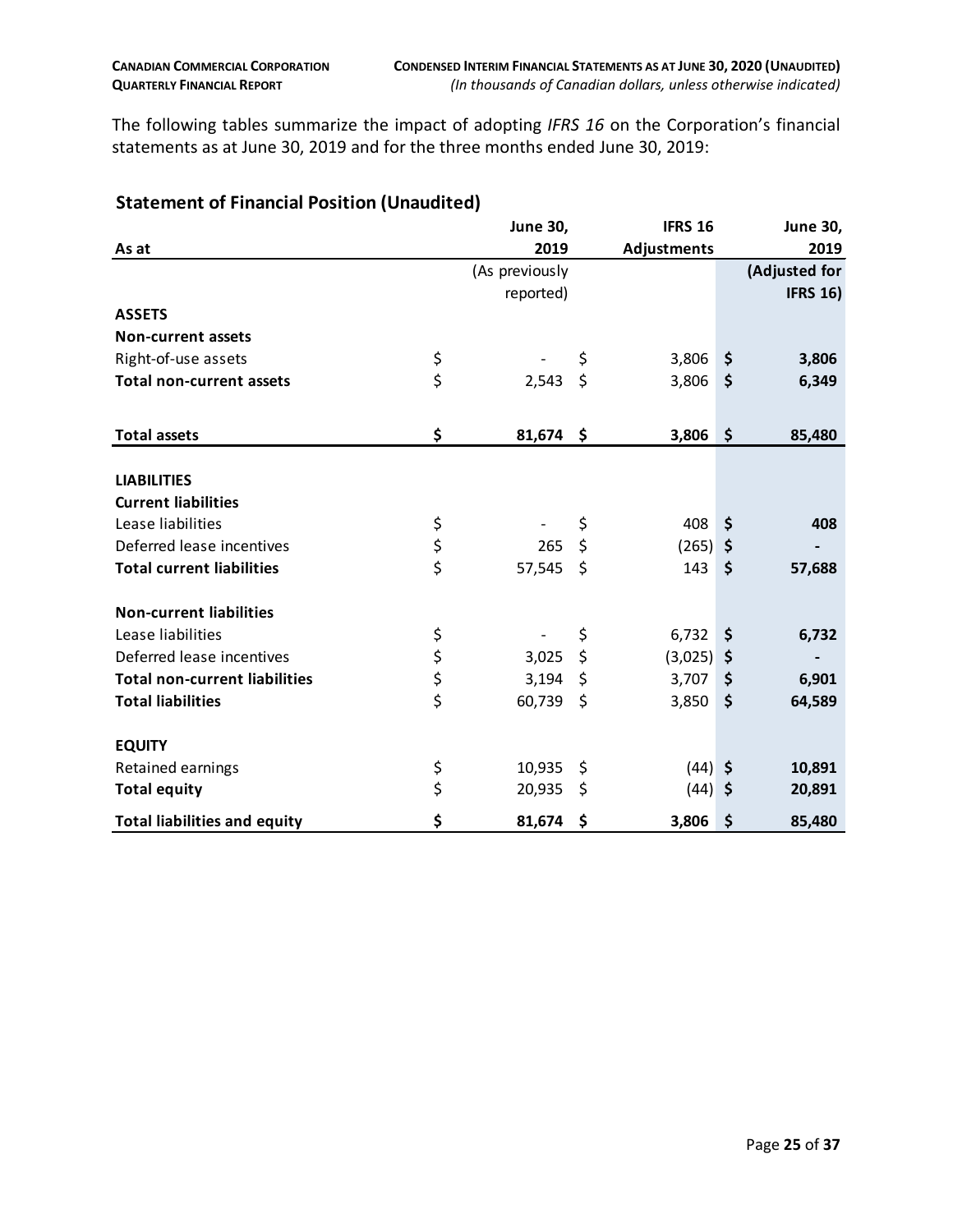#### **Statement of Comprehensive Loss (Unaudited)**

|                                          |    |                |     | <b>IFRS 16</b>     |              |
|------------------------------------------|----|----------------|-----|--------------------|--------------|
| For the three months ended June 30       |    | 2019           |     | <b>Adjustments</b> | 2019         |
|                                          |    | (As previously |     |                    | (Adjusted    |
|                                          |    | reported)      |     |                    | for IFRS 16) |
| <b>EXPENSES</b>                          |    |                |     |                    |              |
| Administrative expenses                  | \$ | 6,872          | -S  | $(12)$ \$          | 6,860        |
| Finance costs                            | \$ | $\blacksquare$ |     | 56 <sub>5</sub>    | 56           |
| <b>Total expenses</b>                    | \$ | 6.872          | S   | 44 \$              | 6,916        |
| Net loss before loss on foreign exchange | \$ | (332)          | - S | (44) \$            | (376)        |
| <b>NET LOSS</b>                          | \$ | (414)          | -S  | $(44)$ \$          | (458)        |
| <b>TOTAL COMPREHENSIVE LOSS</b>          | Ś  | (414)          |     | $(44)$ \$          | (458)        |

#### **Statement of Cash Flows (Unaudited)**

|                                                                        | 2019      |                | 2019                                                                                                                                    |
|------------------------------------------------------------------------|-----------|----------------|-----------------------------------------------------------------------------------------------------------------------------------------|
|                                                                        |           |                | (Adjusted for                                                                                                                           |
|                                                                        | reported) |                | <b>IFRS 16)</b>                                                                                                                         |
|                                                                        |           |                |                                                                                                                                         |
| \$                                                                     |           |                | (458)                                                                                                                                   |
| Adjustments to determine net cash from (used in) operating activities: |           |                |                                                                                                                                         |
| \$                                                                     |           | Ś              | \$<br>78                                                                                                                                |
|                                                                        |           |                | S                                                                                                                                       |
|                                                                        |           |                | (10, 848)<br>S                                                                                                                          |
|                                                                        |           |                |                                                                                                                                         |
|                                                                        |           |                |                                                                                                                                         |
|                                                                        |           |                | (100)                                                                                                                                   |
|                                                                        |           |                | (100)                                                                                                                                   |
|                                                                        |           | (As previously | <b>IFRS 16</b><br>Adjustments<br>$(414)$ \$<br>$(44)$ \$<br>78<br>66<br>(66) \$<br>$(10,948)$ \$<br>$100-1$<br>$(100)$ \$<br>$(100)$ \$ |

#### <span id="page-25-0"></span>**5. CASH AND CASH EQUIVALENTS**

Cash and cash equivalents balances include advances received from foreign buyers and others not yet paid to Canadian exporters and amounts held back from Canadian exporters to be remitted at later dates in accordance with the terms and conditions of contracts. Also, see note 12 for a description of the Corporation's revolving line of credit that is included in the balance of Cash.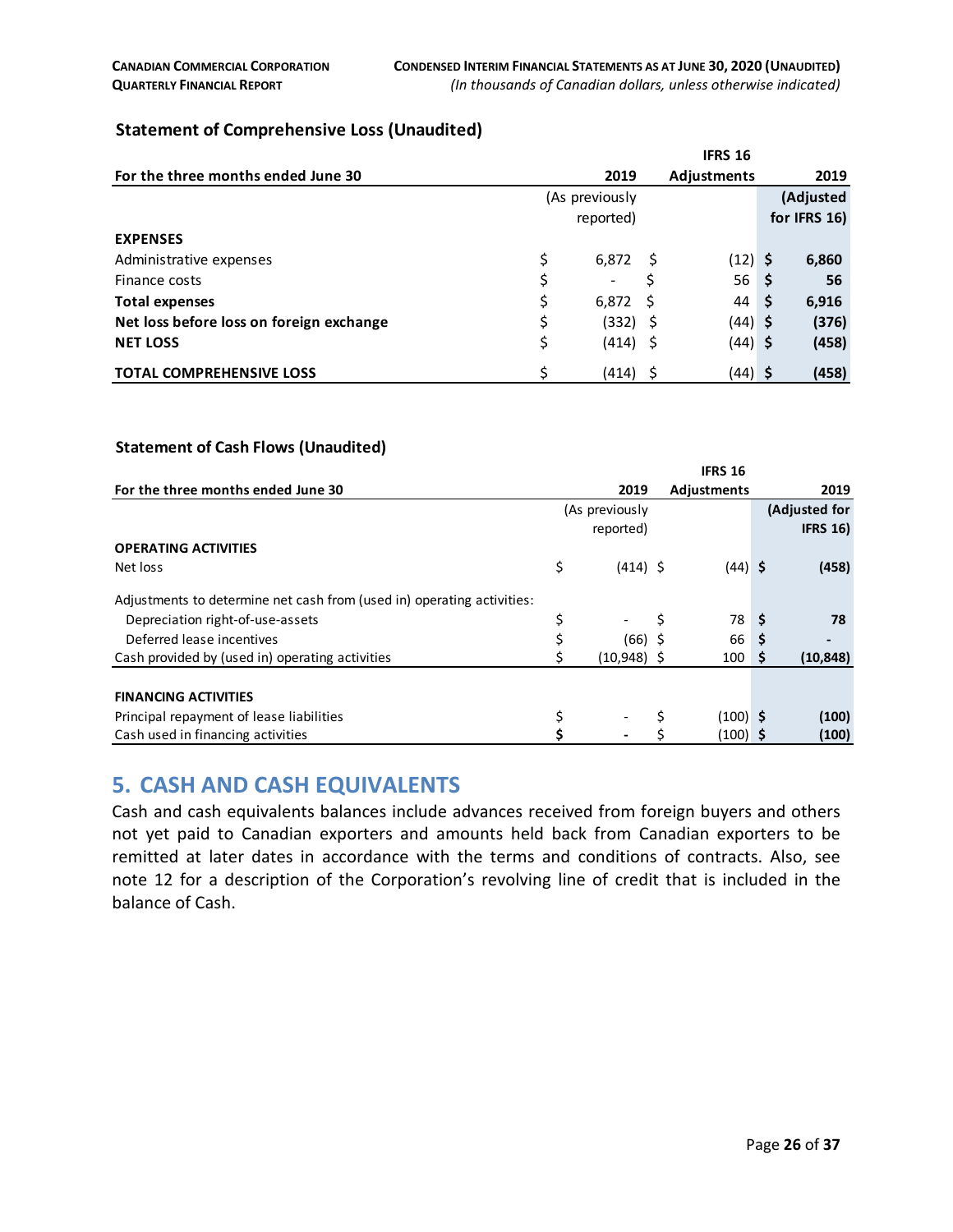The components of cash and cash equivalents were as follows as at:

|                           |   | <b>June 30,</b> | March 31, |
|---------------------------|---|-----------------|-----------|
|                           |   | 2020            | 2020      |
| Cash                      | S | 37,866          | 32,694    |
| Short term investments    |   | 18,580          | 22,652    |
| Notice deposits           |   | 10,493          | 10,472    |
| Cash and cash equivalents |   | 66,939          | 65,818    |

Cash and cash equivalents had the following balances by currency as at:

|                  |                          | June 30, 2020 |                                                                                                                                                                                                                                                                                                                                                               |             |   | March 31, 2020 |  |  |  |
|------------------|--------------------------|---------------|---------------------------------------------------------------------------------------------------------------------------------------------------------------------------------------------------------------------------------------------------------------------------------------------------------------------------------------------------------------|-------------|---|----------------|--|--|--|
|                  | Original                 |               | Canadian                                                                                                                                                                                                                                                                                                                                                      | Original    |   | Canadian       |  |  |  |
|                  | currency                 |               | dollars                                                                                                                                                                                                                                                                                                                                                       | currency    |   | dollars        |  |  |  |
| U.S. dollars     | 27,390                   | S             | 37,198                                                                                                                                                                                                                                                                                                                                                        | $22,172$ \$ |   | 31,067         |  |  |  |
| Canadian dollars | 29,377                   |               | 29,377                                                                                                                                                                                                                                                                                                                                                        | 33,435      |   | 33,435         |  |  |  |
| Chinese renminbi | 1,893                    |               | 364                                                                                                                                                                                                                                                                                                                                                           | 4,052       |   | 811            |  |  |  |
| Euros            | $\overline{\phantom{a}}$ |               | $\hskip1.6pt\hskip1.6pt\hskip1.6pt\hskip1.6pt\hskip1.6pt\hskip1.6pt\hskip1.6pt\hskip1.6pt\hskip1.6pt\hskip1.6pt\hskip1.6pt\hskip1.6pt\hskip1.6pt\hskip1.6pt\hskip1.6pt\hskip1.6pt\hskip1.6pt\hskip1.6pt\hskip1.6pt\hskip1.6pt\hskip1.6pt\hskip1.6pt\hskip1.6pt\hskip1.6pt\hskip1.6pt\hskip1.6pt\hskip1.6pt\hskip1.6pt\hskip1.6pt\hskip1.6pt\hskip1.6pt\hskip$ | 327         |   | 505            |  |  |  |
|                  |                          |               | 66,939                                                                                                                                                                                                                                                                                                                                                        |             | Ś | 65,818         |  |  |  |

#### <span id="page-26-0"></span>**6. ACCOUNTS RECEIVABLE**

Accounts receivable include amounts that are due to the Corporation for Fees for service invoiced and yet to be collected, amounts due from foreign buyers related to amounts already paid to Canadian exporters and other amounts primarily from Canadian government organizations. These amounts are based on normal international trade terms and are generally non-interest bearing.

The Corporation's accounts receivable consisted of the following as at:

|                     | <b>June 30,</b> |    | March 31, |
|---------------------|-----------------|----|-----------|
|                     | 2020            |    | 2020      |
| Accounts receivable | 16,240          | S. | 25,507    |
| Accrued receivables | $\blacksquare$  |    | 826       |
|                     | 16,240          |    | 26,333    |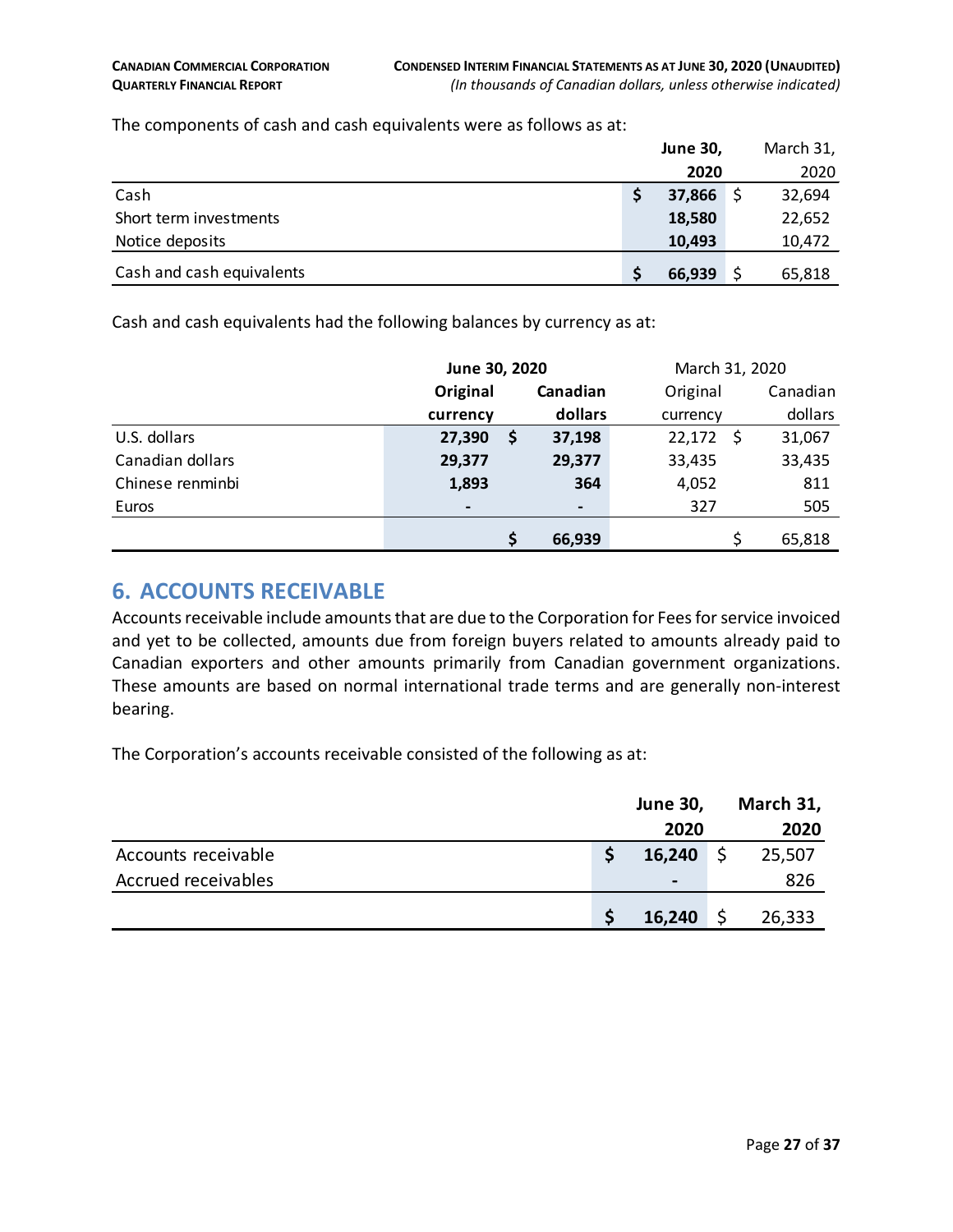The accounts receivable are presented on the Statement of Financial Position as follows as at:

|             | <b>June 30,</b> | March 31, |        |
|-------------|-----------------|-----------|--------|
|             | 2020            |           | 2020   |
| Current     | 15,622          | 5         | 18,912 |
| Non-current | 618             |           | 7,421  |
|             | 16,240          |           | 26,333 |

The currency profile of the Corporation's accounts receivable was as follows as at:

|                  | June 30, 2020 |  |          | March 31, 2020 |  |          |
|------------------|---------------|--|----------|----------------|--|----------|
|                  | Original      |  | Canadian | Original       |  | Canadian |
|                  | currency      |  | dollars  | currency       |  | dollars  |
| U.S. dollars     | 11,497        |  | 15,615   | 18,065         |  | 25,313   |
| Canadian dollars | 625           |  | 625      | 1,020          |  | 1,020    |
|                  |               |  | 16,240   |                |  | 26,333   |

#### <span id="page-27-0"></span>**7. OTHER ASSETS**

The Corporation's other assets included the following as at:

|                   | <b>June 30,</b> | March 31, |
|-------------------|-----------------|-----------|
|                   | 2020            | 2020      |
| Prepaid expenses  | 1,378           | 677       |
| Unbilled revenues | 98              | 104       |
|                   | 1,476           | 781       |

## <span id="page-27-1"></span>**8. ACCOUNTS PAYABLE AND ACCRUED LIABILITIES**

Accounts payable and accrued liabilities represent amounts due related to the Corporation's administrative and operating expenses, amounts due to Canadian exporters from amounts received from foreign buyers and other miscellaneous amounts due. These amounts are due on normal trade terms.

The Corporation's accounts payable and accrued liabilities consisted of the following as at:

|                            | <b>June 30,</b> | March 31, |
|----------------------------|-----------------|-----------|
|                            | 2020            | 2020      |
| Accounts payable           | 33,139          | 37,415    |
| <b>Accrued liabilities</b> | 3,145           | 3,153     |
|                            | 36,284          | 40,568    |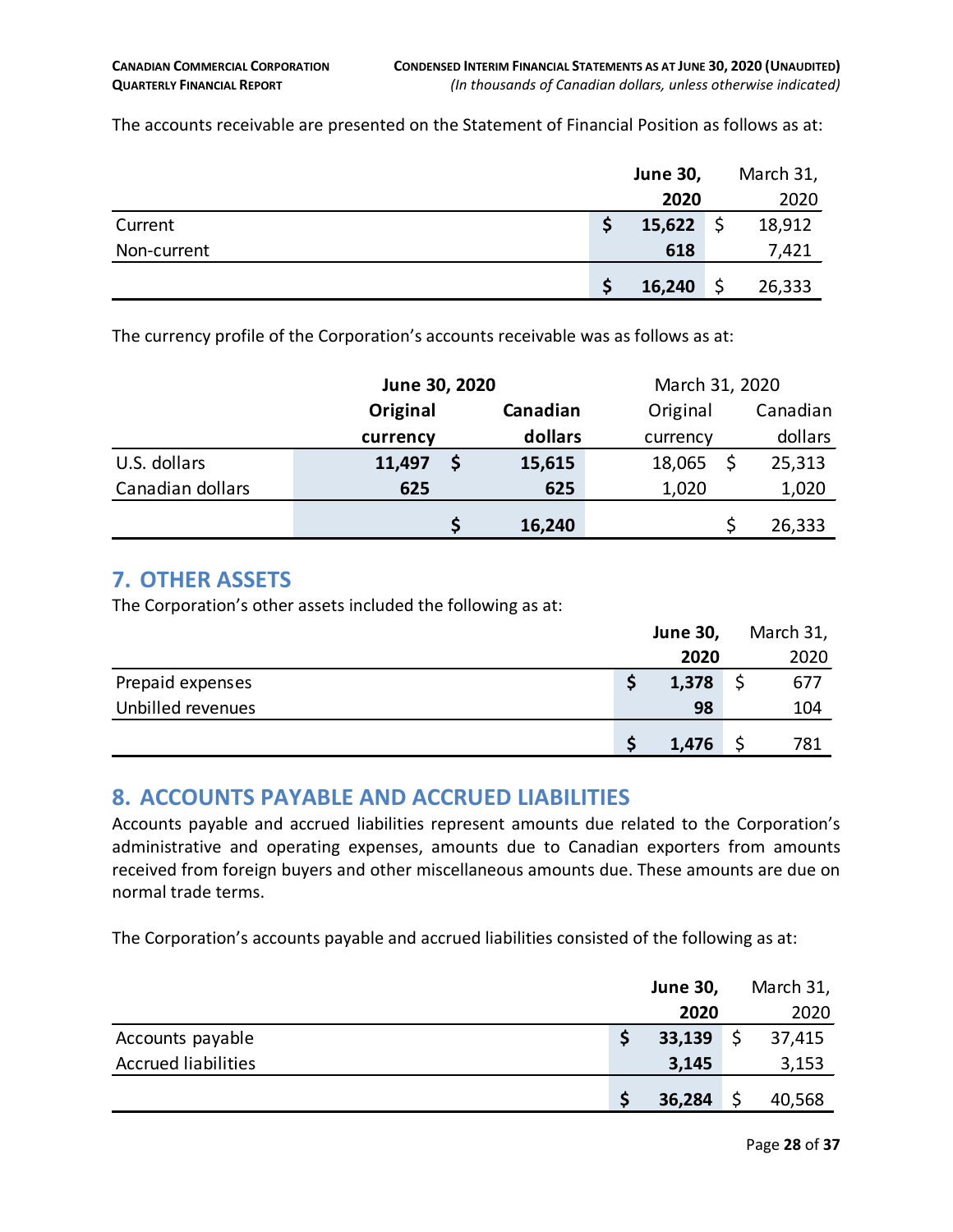The currency profile of the Corporation's accounts payable and accrued liabilities was as follows as at:

|                  | June 30, 2020 |   | March 31, 2020 |          |  |          |
|------------------|---------------|---|----------------|----------|--|----------|
|                  | Original      |   | Canadian       | Original |  | Canadian |
|                  | currency      |   | dollars        | currency |  | dollars  |
| U.S. dollars     | 23,465        | Ş | 31,867         | 25,526   |  | 35,766   |
| Canadian dollars | 4,408         |   | 4,408          | 4,249    |  | 4,249    |
| Chinese renminbi | 46            |   | 9              | 329      |  | 66       |
| Euros            |               |   |                | 315      |  | 487      |
|                  |               | Ś | 36,284         |          |  | 40,568   |

Credit, market and liquidity risks related to accounts receivable and accounts payable and accrued liabilities are disclosed in note 12.

#### <span id="page-28-0"></span>**9. DEFERRED REVENUE**

The change in the Corporation's deferred revenue was as follows during the period ended:

|                                                                    |   | <b>June 30,</b> | March 31, |
|--------------------------------------------------------------------|---|-----------------|-----------|
|                                                                    |   | 2020            | 2020      |
| Balance at the beginning of the year                               | Ş | 547             | 1,081     |
| Plus: additional deferred revenue, net of refunds                  |   | 46              | 374       |
| Less: amounts recognized as Fees for service                       |   | (96)            | (924)     |
| Impact of netting unbilled and deferred revenue from same contract |   | (5)             | 16        |
| Balance at the end of the period                                   | S | 492             | 547       |

#### <span id="page-28-1"></span>**10. LEASE LIABILITIES**

The Corporation's leasing activities relate to office space and office equipment. In November 2014, the Corporation entered into a fifteen-year lease agreement for office space at the Corporation's current location. The lease payments commenced on December 1, 2016, and the lease expires at the end of November 2031 with an option to extend the term of the lease for an additional five years.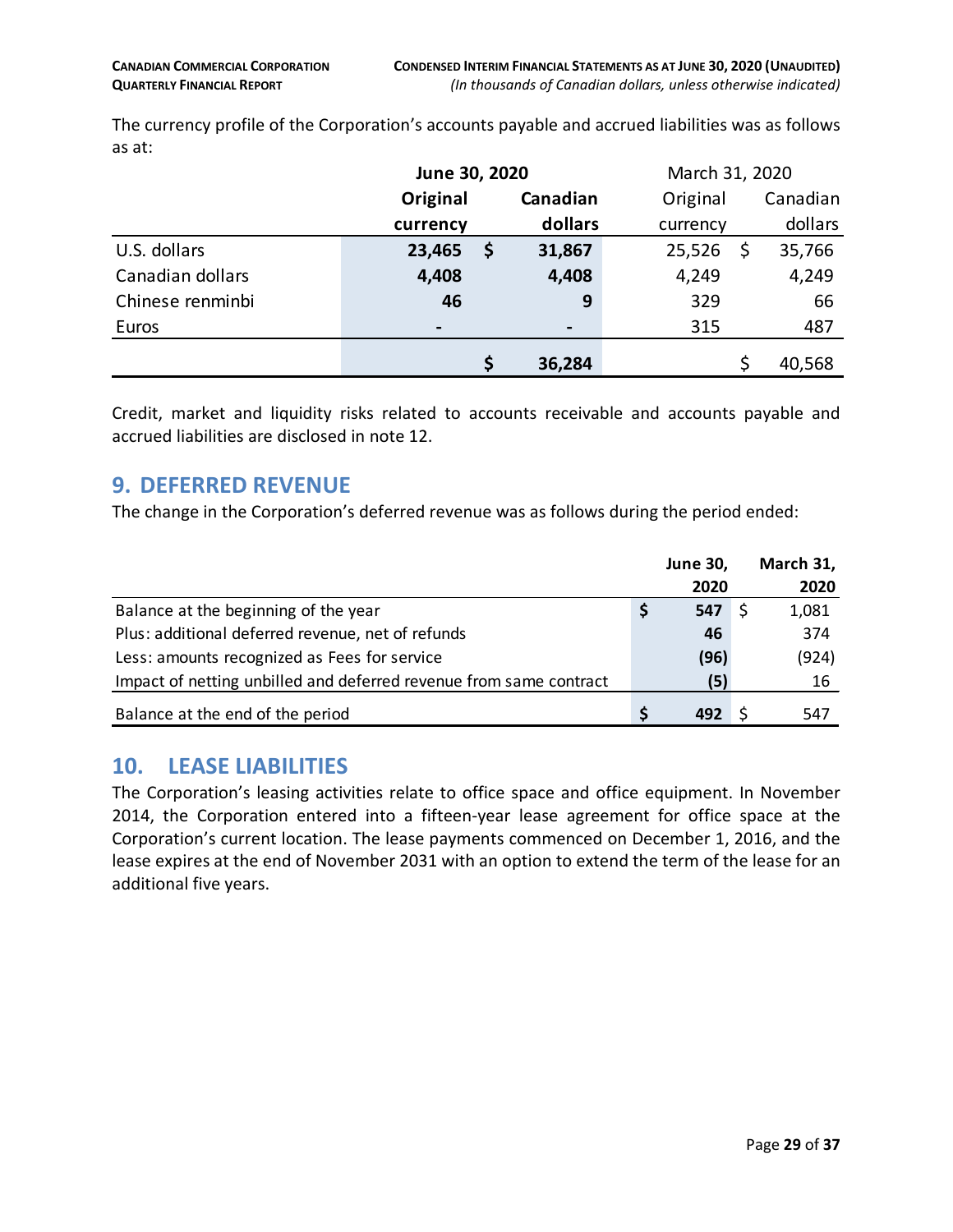|                                      | <b>June 30,</b> | March 31, |
|--------------------------------------|-----------------|-----------|
|                                      | 2020            | 2020      |
| Balance at the beginning of the year | 6,836           | 7,240     |
| Interest expense                     | 52              | 218       |
| Lease payments                       | (155)           | (622)     |
| Balance at the end of the period     | 6,733           | 6,836     |

A reconciliation of the Corporation's lease liabilities is as follows as at:

The lease liabilities are presented on the Statement of Financial Position as follows as at:

|             | <b>June 30,</b> | March 31, |
|-------------|-----------------|-----------|
|             | 2020            | 2020      |
| Current     | 421             | 417       |
| Non-current | 6,312           | 6,419     |
|             | 6,733           | 6,836     |

Interest expense related to lease liabilities are included in finance cost. For the three-month period ended June 30, 2020, the Corporation's administrative expenses include \$208 (\$184 for the three month period ended June 30, 2019) related to variable lease payments not included in the measurement of lease liabilities and no amount (\$1 for the three month period ended June 30, 2019) related to leases of low-value assets and short-term leases for which the recognition exemption has been applied.

## <span id="page-29-0"></span>**11. CAPITAL MANAGEMENT**

The Corporation's objective with respect to capital is to preserve and strengthen its capital base through prudent risk management. This objective and the implementation of strategies to optimize operating surpluses ensures that capital is available to facilitate investments in people and processes and to mitigate any potential losses related to operational, performance and credit risk.

The Corporation defines capital as its contributed capital and retained earnings. The Corporation's contributed capital consists of the capital contributed by the Government of Canada. The capital allocation model used by the Corporation determines the capital required across three risk areas: operational risk, performance risk, and credit risk.

The Corporation is not subject to externally imposed capital requirements.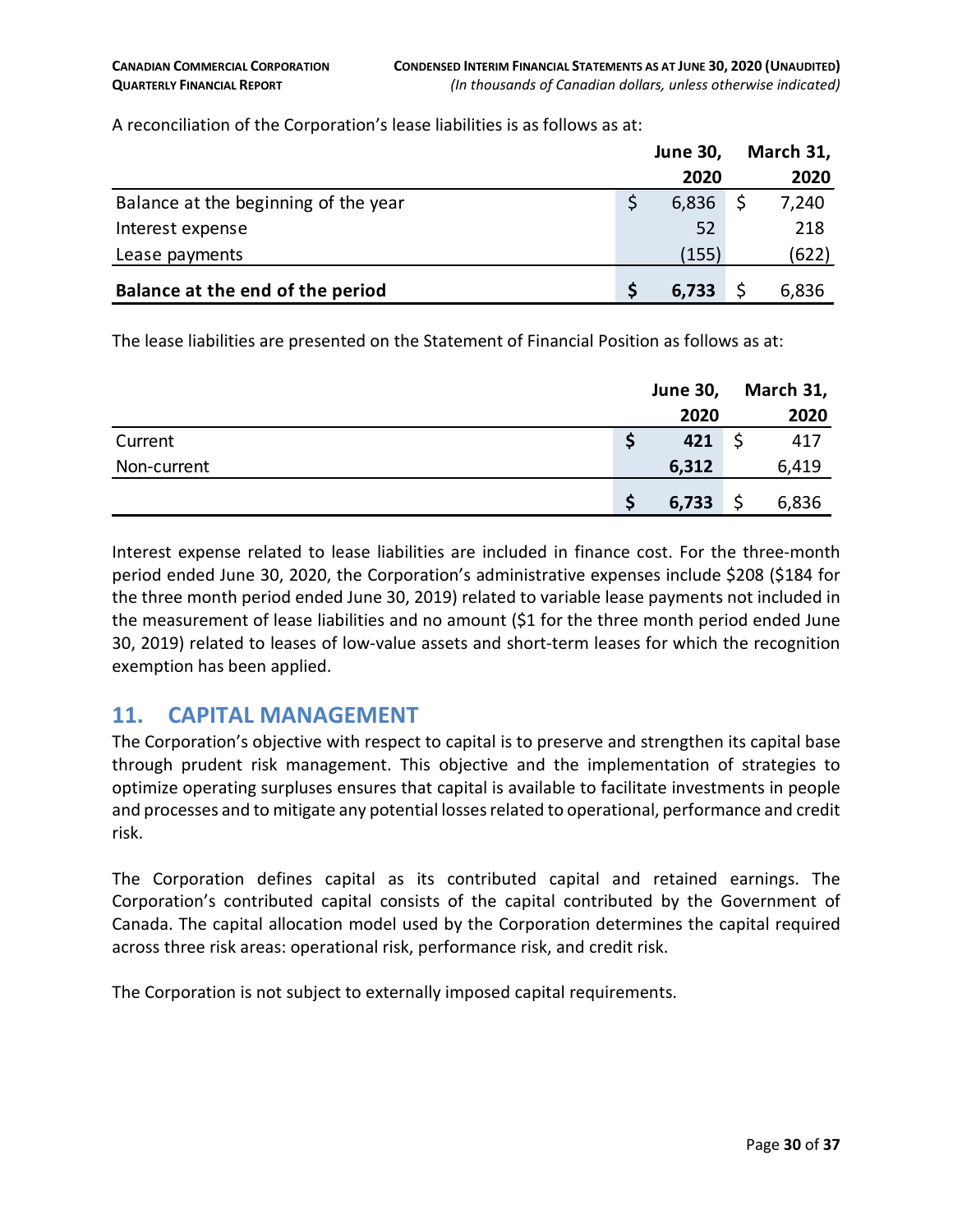Key strategies used by the Corporation to manage its capital base include: minimizing contract remediation expenses, balancing smart growth with operating expenses, minimizing foreign exchange exposure and optimizing interest income. The Corporation may be required to return to the Government of Canada any part of capital deemed to be in excess of the amount required for the purposes for which the Corporation was constituted.

The Corporation's breakdown of supply of capital was as follows as at:

|                     | <b>June 30,</b> | March 31, |
|---------------------|-----------------|-----------|
|                     | 2020            | 2020      |
| Contributed capital | \$<br>10,000    | 10,000    |
| Retained earnings   | 9,305           | 13,914    |
|                     | 19,305          | 23,914    |

## <span id="page-30-0"></span>**12. RISK MANAGEMENT AND FINANCIAL INSTRUMENTS**

As described in the Corporation's Annual Report and audited financial statements for the year ended March 31, 2020, the Corporation is exposed to credit risk, market risk and liquidity risk as a result of holding financial instruments. The following section is a description of the most significant risks associated with financial instruments and how the Corporation manages its risk exposure.

#### **(a) Credit risk**

Credit risk is the risk that one party to a financial instrument will cause a financial loss for the other party by failing to discharge an obligation. The credit risk arises principally from the Corporation's cash and cash equivalents, unbilled revenue and accounts receivable which includes Fees for service due to the Corporation. The carrying amount of financial assets recorded in the financial statements represents the maximum exposure to credit risk.

#### *Cash and cash equivalents*

The Corporation invests surplus funds to earn investment income with the objective of maintaining safety of principal and providing adequate liquidity to meet cash flow requirements. The Corporation's exposure to credit risk from investing cash and cash equivalents is minimized through compliance with the Corporation's Board of Directors approved investment policy, which specifies approved investment instruments and portfolio limits. The Corporation invests cash and cash equivalents in highly liquid demand deposits and temporary investments with a Canadian chartered bank. Investments must maintain credit ratings at or above thresholds identified from at least two of the agencies listed below:

- Moody's rating of P1
- Standard and Poor's ("S&P") rating of A1
- Dominion Bond Rating Service ("DBRS") rating of R1 (low)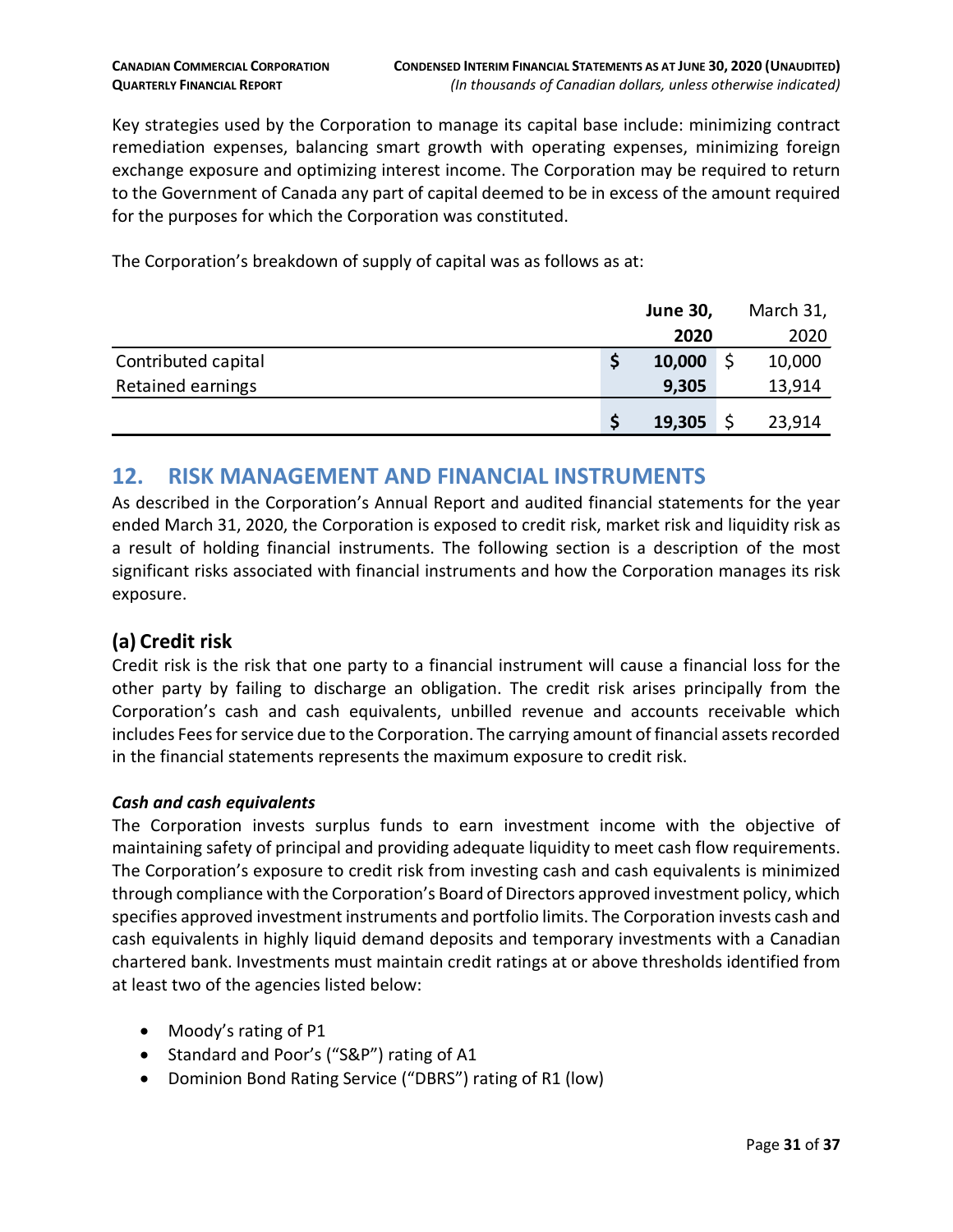#### *Accounts receivable*

The Corporation has credit risk related to accounts receivable which includes Fees for service revenue and other amounts owed to the Corporation. Other amounts include situations where the Corporation may agree to pay DPSA and non-DPSA invoices at the request of Canadian exporters prior to receiving funds from the US Department of Defence or other foreign buyers.

Since the DPSA foreign buyer is rated AAA by recognized rating agencies, the credit exposure is minimized to acceptable levels. For non-DPSA foreign buyers, the Corporation assesses the credit risk to ensure it is also minimized to acceptable levels.

As at June 30, 2020, 7% (March 31, 2020  $-$  17%) of the Corporation's accounts receivable were from AAA credit rated counterparties.

The Corporation measures a loss allowance on accounts receivable equal to the lifetime expected credit loss. The lifetime expected credit loss is estimated based on the Corporation's historical credit loss experience adjusted for factors specific to the foreign buyer including credit risk rating, general economic conditions and an assessment of both the current as well as the forecast direction of conditions at the reporting date.

As at June 30, 2020, the Corporation has not recognized any allowance on accounts receivables based on the lifetime expected credit loss.

There has been no change in the estimation techniques or significant assumptions made during the current reporting period.

The maximum exposure to credit risk for accounts receivable by geographic region was as follows as at:

|                                      | <b>June 30,</b> | March 31,    |
|--------------------------------------|-----------------|--------------|
|                                      | 2020            | 2020         |
| Asia *                               | \$<br>13,836    | \$<br>20,521 |
| Canada                               | 787             | 1,592        |
| <b>Central America and Caribbean</b> | 716             | 777          |
| South America                        | 405             | 531          |
| <b>United States</b>                 | 351             | 2,912        |
| Africa                               | 144             |              |
| Europe                               | 1               |              |
|                                      | \$<br>16,240    | \$<br>26,333 |

\* Includes Middle East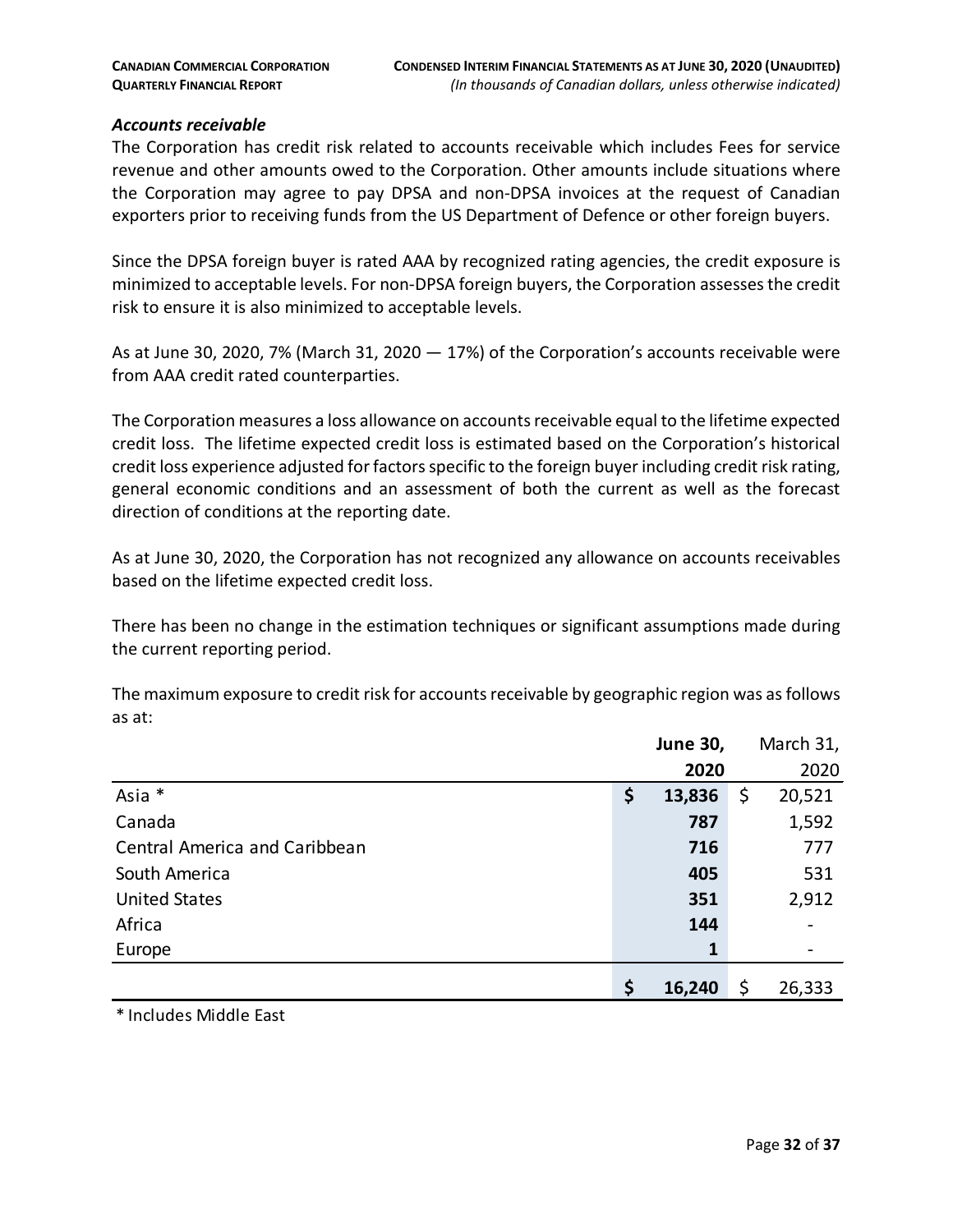Accounts receivable are considered past due when the payer has failed to make the payment by the contractual due date. The aging profile of the Corporation's past due accounts receivable was as follows as at:

|                            | <b>June 30,</b> | March 31, |
|----------------------------|-----------------|-----------|
|                            | 2020            | 2020      |
| $<$ 30 days                | 263             | 644       |
| $>$ 30 days and < 180 days | 649             | 2,655     |
| $>180$ days                | 1,121           | 1,068     |
|                            | 2,033           | 4,367     |

All overdue accounts receivable are considered fully collectable and no allowance for credit losses has been recorded by the Corporation as at June 30, 2020.

Accounts receivable from the Armoured Brigades Program ("ABP") contract covered by payments expected to be received beyond 12 months after the reporting period are presented as long term. These receivables are categorized as level 2 in the fair value hierarchy and the Corporation has determined that their fair value approximates their carrying value using the income approach.

#### **(b)Market risk**

Market risk is the risk that the fair value or future cash flows of a financial instrument will fluctuate because of changes in market rates. Market risk comprises three types of risk: currency risk, interest rate risk and other price risk. The Corporation is not exposed to significant currency risk, interest rate risk or other price risk. The Corporation has no significant derivatives or embedded derivatives that require recognition as an asset or liability on the Statement of Financial Position.

#### **(c) Liquidity risk**

Liquidity risk is the risk that an entity will encounter difficulty in meeting obligations associated with financial liabilities that are settled by delivering cash or another financial asset.

Liquidity risk is minimized through compliance with the Corporation's investment policy whereby cash and cash equivalents are invested in highly liquid demand deposits and temporary investments with a Canadian financial institution in order to meet financial obligations on a timely basis.

A potential claim for damages for non-performance of outstanding contracts could create liquidity risk for the Corporation. To mitigate this risk, the Corporation has contractual recourse that consists of, in all material respects, back-to-back contractual obligations from Canadian exporters in an amount equal to the value of the contract. In addition, the Corporation receives an indemnity from the exporter against any additional costs incurred by entering into the backto-back contractual relationship. In order to further mitigate its overall liquidity risk exposure from non-performance on contracts, the Corporation may supplement this recourse by requiring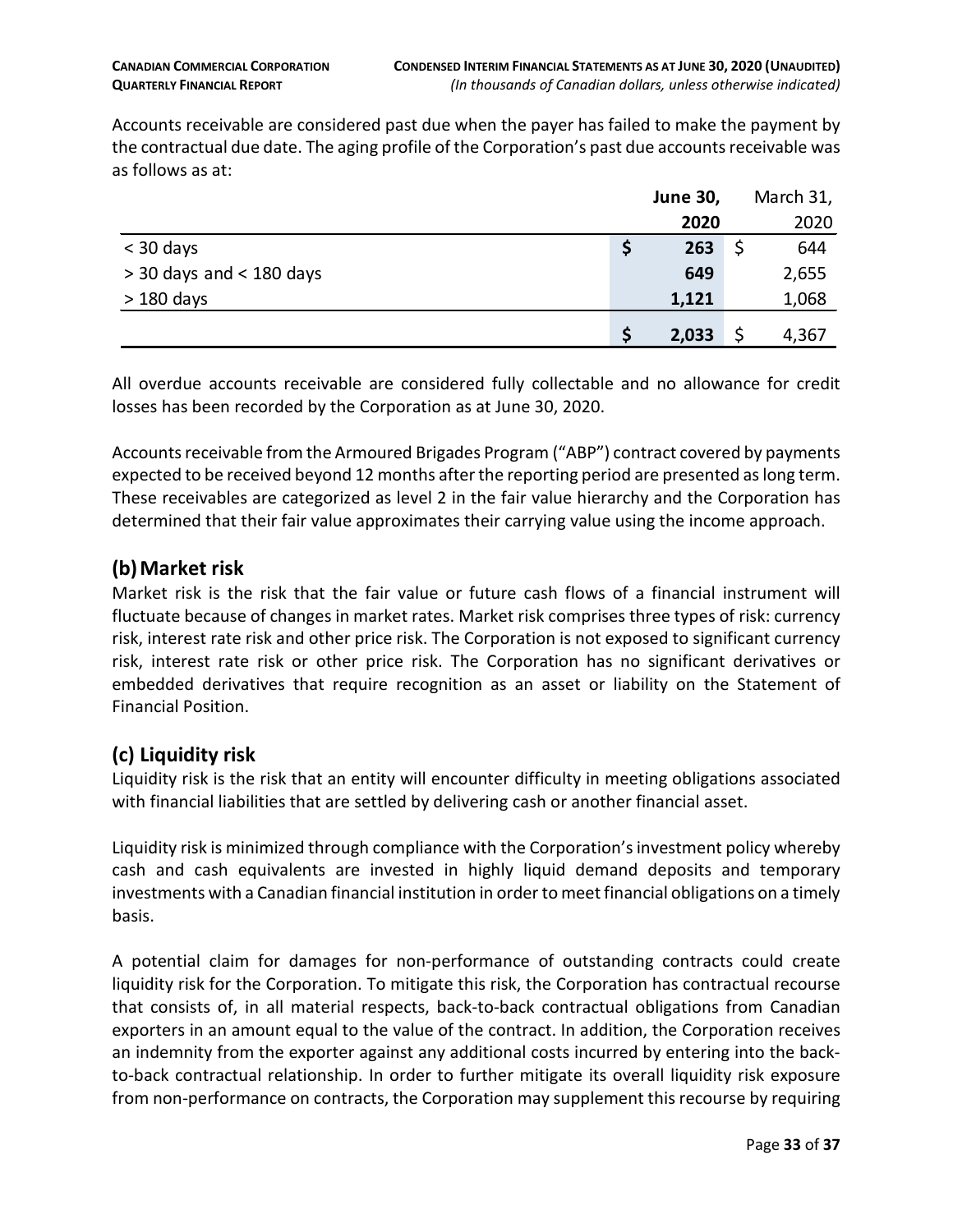the Canadian exporter to provide commercial securities including holdbacks, bank guarantees, surety bonds, parent guarantees, insurance assignments, property liens, personal guarantees and shareholder cash to be held in trust with the Corporation.

Under contract terms, other than DPSA related contracts, payments to Canadian exporters are usually not made in advance of receipt of payment from foreign buyers, and therefore do not expose the Corporation to liquidity risk.

The CCC Act permits the Corporation to borrow from the Consolidated Revenue Fund or enter into other credit arrangements or indemnities from other sources for an amount not to exceed \$90.0 million.

The Corporation has a revolving credit facility providing access to funds in the amount of \$40.0 million (March 31, 2020 — \$40.0 million) Canadian or its U.S. dollar equivalent.

As per contractual terms in the DPSA business line, the Corporation commits to payments to Canadian exporters within thirty days on most contracts. For the International contracts, the Corporation commits to payments within two to five business days from receipt of payments from the foreign buyer. At times, collection of amounts from the foreign buyer on DPSA contracts can take more than thirty days. This can occasionally result in the Corporation using the credit facility in the normal course of operations. Indebtedness under this agreement is unsecured and this credit facility has no expiry date. As at June 30, 2020, the draw on this line of credit was nil (March 31, 2020 — nil).

#### *Accounts payable and accrued liabilities*

Accounts payable and accrued liabilities are due on normal trade terms. The maturity profile of the Corporation's accounts payable and accrued liabilities was as follows as at:

|               |        |         | <b>June 30, March 31,</b> |  |
|---------------|--------|---------|---------------------------|--|
|               | 2020   |         | 2020                      |  |
| $\leq 1$ year | 36,284 | $\zeta$ | 40,568                    |  |
|               | 36,284 | \$      | 40,568                    |  |

#### **(d)Risk associated to the emergence of COVID-19**

The emergence of COVID-19 has impacted the following risks for the Corporation:

#### *Business environment risk:*

Potential foreign buyers may adjust their procurement plans to focus on their domestic response to COVID-19 which could result in decreased demand for the Corporation's services and therefore, impacting its revenue generating potential. The Corporation monitors environmental changes resulting from COVID-19 to manage this risk and adapts processes as necessary.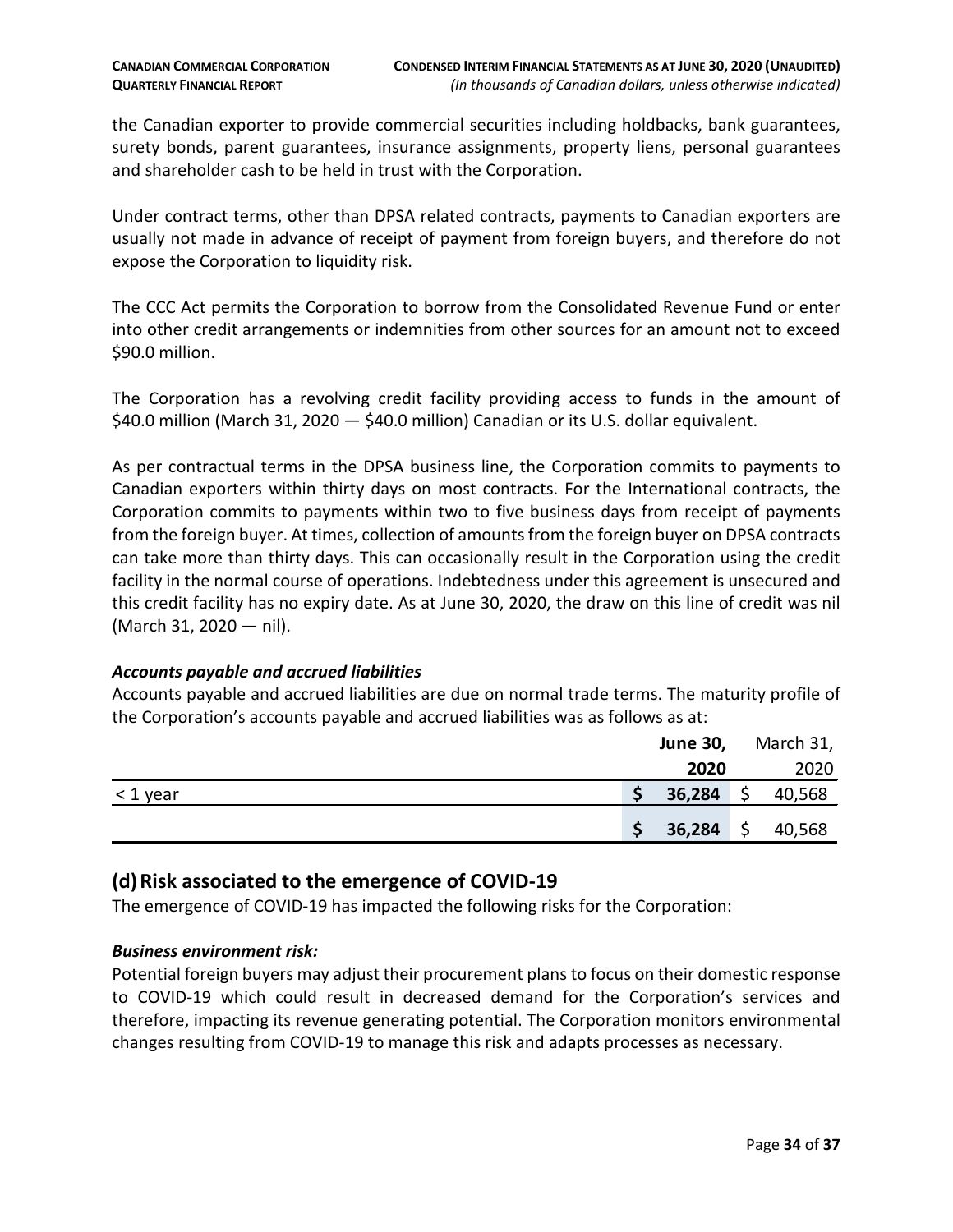#### *Supplier performance risk:*

COVID-19 may impact exporters' capacity to meet their contractual obligations either through supply chain issues or their own plant / facility closures. Ultimately, some companies may fail during the pandemic. To manage this risk, the Corporation monitors the financial condition of its exporter portfolio and assesses whether any provision for contract remediation should be recognized or a contingent liability disclosed. As at June 30, 2020, the Corporation has not recognized any provisions nor identified any contingent liabilities to disclose as a result of COVID-19.

## <span id="page-34-0"></span>**13. REVENUE FROM CONTRACTS WITH CUSTOMERS**

#### **(a) Disaggregation of Fees for service revenue**

For the three month period ended June 30, the sources of the Corporation's Fees for service revenue were as follows:

|                                  | 2020 |       |  | 2019  |  |
|----------------------------------|------|-------|--|-------|--|
| International business           |      | 1,023 |  | 5,369 |  |
| Lottery programs                 |      | 123   |  | 174   |  |
|                                  |      | 1,146 |  | 5,543 |  |
| Government of Canada initiatives |      | 440   |  | 539   |  |
|                                  |      | 1,586 |  | 6,082 |  |

#### **(b)Unsatisfied (or partially unsatisfied) performance obligations**

Unsatisfied, or partially unsatisfied, contractual performance obligations are mostly due to services which are yet to be provided by the Corporation over the remaining duration of the contract. The following table sets out the estimated transaction prices allocated to unsatisfied, or partially unsatisfied contracted performance obligations of the Corporation to be met in the future and the estimated timing of revenue recognition as at June 30, 2020. Actual amounts may differ from these estimates due to a variety of factors, including the unpredictable nature of customer behaviour, industry regulation and the economic and political environments in which the Corporation operates.

|         | <b>June 30,</b> |
|---------|-----------------|
|         | 2020            |
| <1year  | 18,531          |
| >1 year | 31,132          |
|         | 49,663<br>S     |

The above amounts do not include the variable consideration portions of the lottery programs as they cannot be reliably estimated.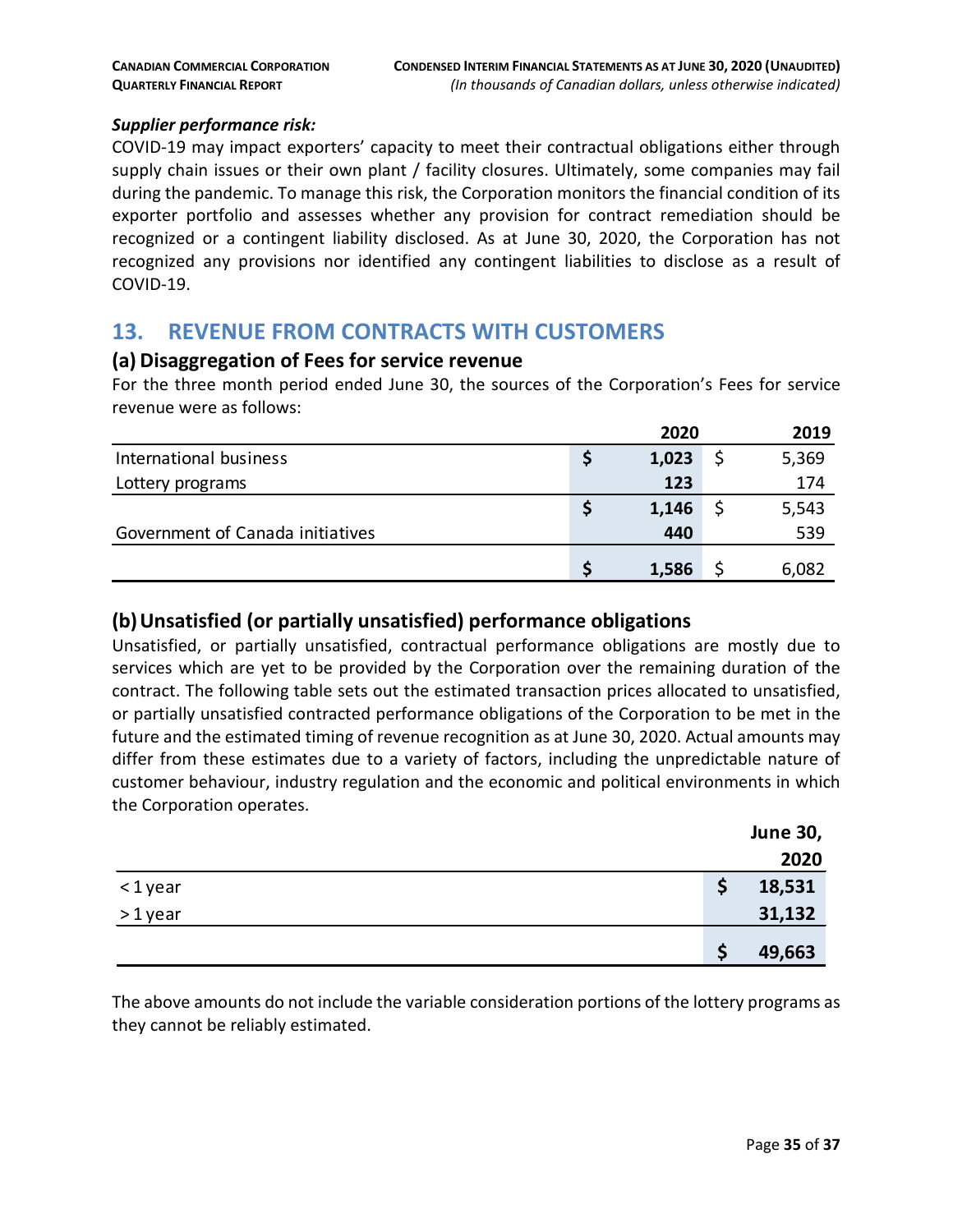# <span id="page-35-0"></span>**14. OTHER INCOME**

The Corporation earns other income from various sources which are typically not from international business activities. The table below illustrates the sources of other income for the three month period ended June 30:

|                      | 2020 | 2019 |  |
|----------------------|------|------|--|
| Discounting income   | 61   | 85   |  |
| Miscellaneous income | 17   | 70   |  |
|                      | 78   | 164  |  |

## <span id="page-35-1"></span>**15. ADMINISTRATIVE EXPENSES**

Administrative expenses for the three month period ended June 30 are as follows:

|                                             | 2020        |    | 2019             |
|---------------------------------------------|-------------|----|------------------|
|                                             |             |    | (Adjusted for    |
|                                             |             |    | <b>IFRS 16 -</b> |
|                                             |             |    | Note 4)          |
| Workforce compensation and related expenses | \$<br>4,590 | \$ | 4,741            |
| Contract management services                | 640         |    | 661              |
| Rent and related expenses                   | 337         |    | 264              |
| Software, hardware and support              | 218         |    | 339              |
| Depreciation                                | 186         |    | 180              |
| Consultants                                 | 99          |    | 322              |
| Communications                              | 23          |    | 42               |
| Travel and hospitality                      | 15          |    | 259              |
| Other expenses                              | 55          |    | 52               |
|                                             | \$<br>6,163 | \$ | 6,860            |

## <span id="page-35-2"></span>**16. RELATED PARTY TRANSACTIONS**

The Corporation is related in terms of common ownership to all Government of Canada departments, agencies and Crown corporations. The Corporation enters into transactions with these entities in the normal course of business, under the same terms and conditions that apply to unrelated parties, and as such the transactions approximate fair value.